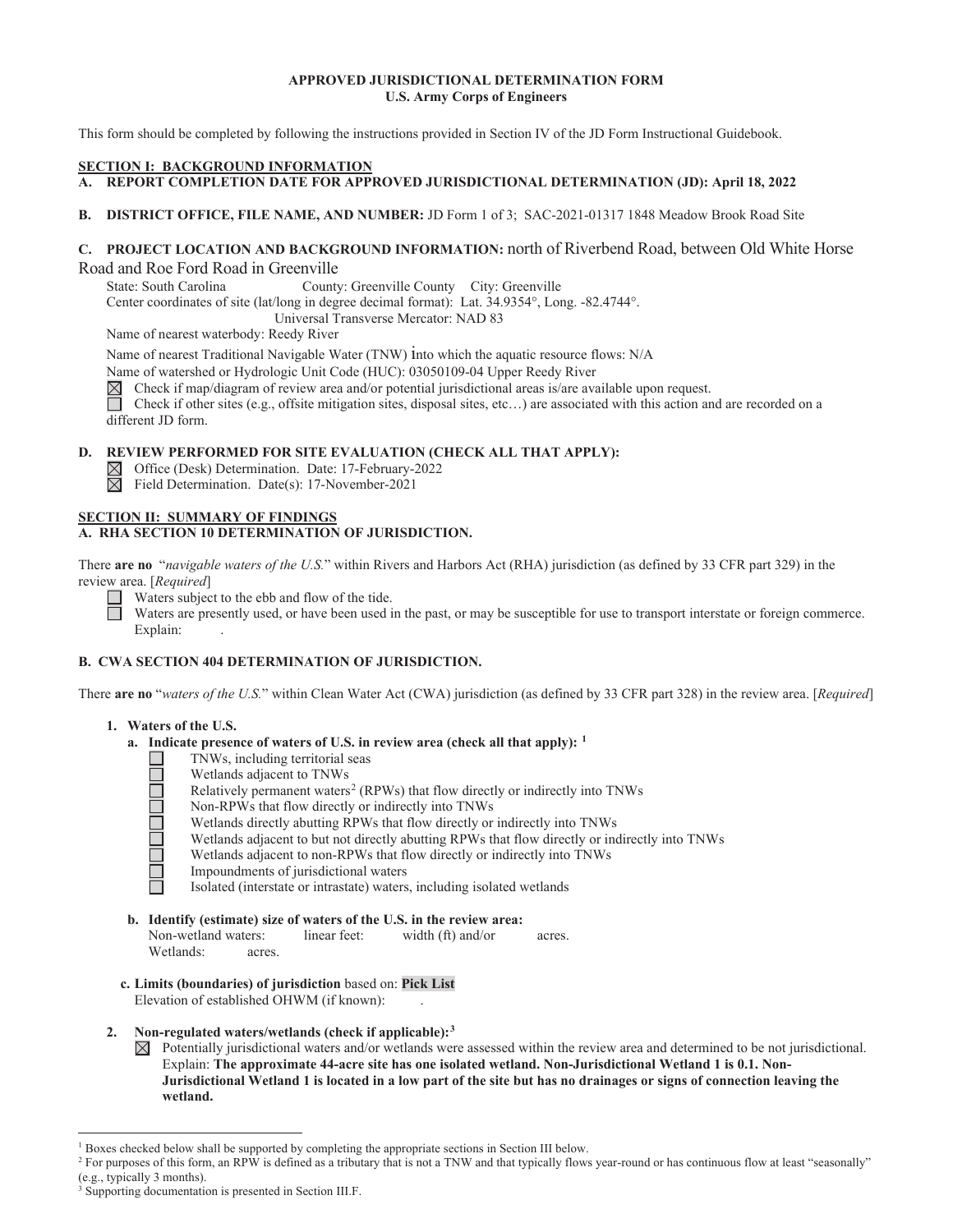**There are no signs of jurisdictional drainage features, shallow subsurface flow, or overland flow from the nonjurisdictional wetland to any other waters on-site or off-site. The non-jurisdictional wetland shows no evidence of biological, chemical, or physical connectivity to waters of the U.S. There is also no apparent connection to interstate or foreign commerce. In addition, there is no apparent evidence of ecological interconnectivity between the nonjurisdictional wetland and waters of the U.S. This office has determined that the wetland is isolated from waters of the U.S. and is not within jurisdiction of the Clean Water Act.** 

### **SECTION III: CWA ANALYSIS**

### **A. TNWs AND WETLANDS ADJACENT TO TNWs**

 **and Section III.D.1.; otherwise, see Section III.B below**. **The agencies will assert jurisdiction over TNWs and wetlands adjacent to TNWs. If the aquatic resource is a TNW, complete Section III.A.1 and Section III.D.1. only; if the aquatic resource is a wetland adjacent to a TNW, complete Sections III.A.1 and 2** 

**1. TNW**  Identify TNW: .

Summarize rationale supporting determination: .

**2. Wetland adjacent to TNW**  Summarize rationale supporting conclusion that wetland is "adjacent": .

#### **B. CHARACTERISTICS OF TRIBUTARY (THAT IS NOT A TNW) AND ITS ADJACENT WETLANDS (IF ANY):**

**This section summarizes information regarding characteristics of the tributary and its adjacent wetlands, if any, and it helps determine whether or not the standards for jurisdiction established under Rapanos have been met.** 

skip to Section III.D.4. **The agencies will assert jurisdiction over non-navigable tributaries of TNWs where the tributaries are "relatively permanent waters" (RPWs), i.e. tributaries that typically flow year-round or have continuous flow at least seasonally (e.g., typically 3 months). A wetland that directly abuts an RPW is also jurisdictional. If the aquatic resource is not a TNW, but has year-round (perennial) flow, skip to Section III.D.2. If the aquatic resource is a wetland directly abutting a tributary with perennial flow,** 

A wetland that is adjacent to but that does not directly abut an RPW requires a significant nexus evaluation. Corps districts and **EPA regions will include in the record any available information that documents the existence of a significant nexus between a relatively permanent tributary that is not perennial (and its adjacent wetlands if any) and a traditional navigable water, even though a significant nexus finding is not required as a matter of law.** 

 **and offsite. The determination whether a significant nexus exists is determined in Section III.C below. If the waterbody4 is not an RPW, or a wetland directly abutting an RPW, a JD will require additional data to determine if the waterbody has a significant nexus with a TNW. If the tributary has adjacent wetlands, the significant nexus evaluation must consider the tributary in combination with all of its adjacent wetlands. This significant nexus evaluation that combines, for analytical purposes, the tributary and all of its adjacent wetlands is used whether the review area identified in the JD request is the tributary, or its adjacent wetlands, or both. If the JD covers a tributary with adjacent wetlands, complete Section III.B.1 for the tributary, Section III.B.2 for any onsite wetlands, and Section III.B.3 for all wetlands adjacent to that tributary, both onsite** 

### **1. Characteristics of non-TNWs that flow directly or indirectly into TNW**

#### **(i) General Area Conditions:**

| Watershed size:          | <b>Pick List</b> |        |
|--------------------------|------------------|--------|
| Drainage area:           | <b>Pick List</b> |        |
| Average annual rainfall: |                  | inches |
| Average annual snowfall: |                  | inches |

# **(ii) Physical Characteristics:**

 (a) Relationship with TNW: Tributary flows directly into TNW. Tributary flows through **Pick List** tributaries before entering TNW.

Project waters are **Pick List** river miles from TNW.

<sup>4</sup> Note that the Instructional Guidebook contains additional information regarding swales, ditches, washes, and erosional features generally and in the arid **West**.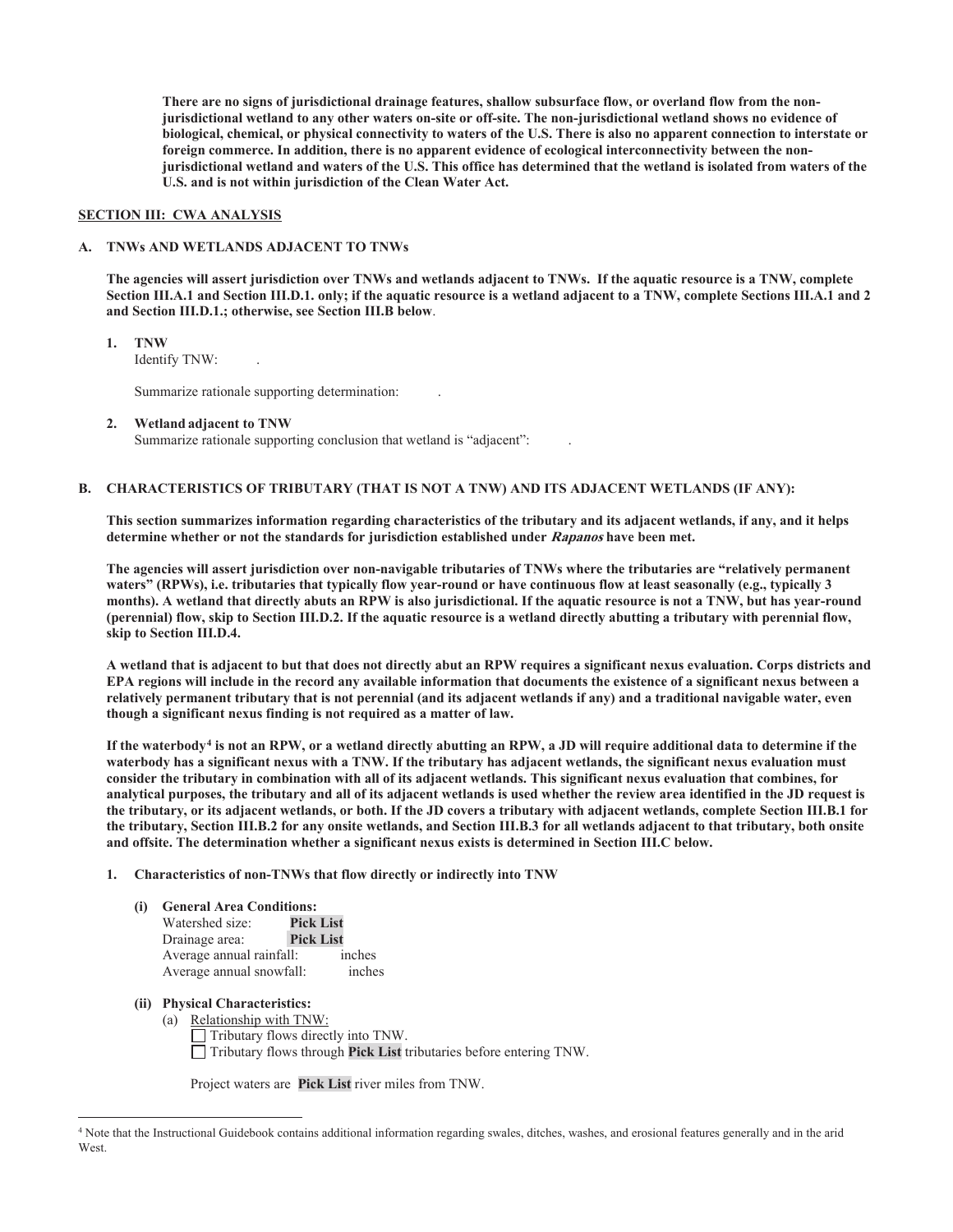|  | Project waters are Pick List river miles from RPW.<br>Project waters are Pick List aerial (straight) miles from TNW.<br>Project waters are Pick List aerial (straight) miles from RPW.<br>Project waters cross or serve as state boundaries. Explain:                                                                                                                                                                                                                                                                                                                                                                |
|--|----------------------------------------------------------------------------------------------------------------------------------------------------------------------------------------------------------------------------------------------------------------------------------------------------------------------------------------------------------------------------------------------------------------------------------------------------------------------------------------------------------------------------------------------------------------------------------------------------------------------|
|  | Identify flow route to TNW <sup>5</sup> :<br>Tributary stream order, if known:                                                                                                                                                                                                                                                                                                                                                                                                                                                                                                                                       |
|  | (b) General Tributary Characteristics (check all that apply):<br>Tributary is:<br>Natural<br>Artificial (man-made). Explain:<br>Manipulated (man-altered). Explain:                                                                                                                                                                                                                                                                                                                                                                                                                                                  |
|  | Tributary properties with respect to top of bank (estimate):<br>Average width:<br>feet<br>Average depth:<br>feet<br>Average side slopes: Pick List.                                                                                                                                                                                                                                                                                                                                                                                                                                                                  |
|  | Primary tributary substrate composition (check all that apply):<br>Silts<br>Sands<br>Concrete<br>Cobbles<br>Gravel<br>Muck<br>Vegetation. Type/% cover:<br>Bedrock<br>Other. Explain:                                                                                                                                                                                                                                                                                                                                                                                                                                |
|  | Tributary condition/stability [e.g., highly eroding, sloughing banks]. Explain:<br>Presence of run/riffle/pool complexes. Explain:<br>Tributary geometry: Pick List<br>Tributary gradient (approximate average slope):<br>$\frac{0}{0}$                                                                                                                                                                                                                                                                                                                                                                              |
|  | $(c)$ Flow:<br>Tributary provides for: Pick List<br>Estimate average number of flow events in review area/year: Pick List<br>Describe flow regime:<br>Other information on duration and volume:                                                                                                                                                                                                                                                                                                                                                                                                                      |
|  | Surface flow is: Pick List. Characteristics:                                                                                                                                                                                                                                                                                                                                                                                                                                                                                                                                                                         |
|  | Subsurface flow: Pick List. Explain findings:<br>$\Box$ Dye (or other) test performed:                                                                                                                                                                                                                                                                                                                                                                                                                                                                                                                               |
|  | Tributary has (check all that apply):<br>Bed and banks<br>OHWM <sup>6</sup> (check all indicators that apply):<br>clear, natural line impressed on the bank<br>the presence of litter and debris<br>destruction of terrestrial vegetation<br>changes in the character of soil<br>the presence of wrack line<br>shelving<br>vegetation matted down, bent, or absent<br>sediment sorting<br>leaf litter disturbed or washed away<br>scour<br>sediment deposition<br>multiple observed or predicted flow events<br>water staining<br>abrupt change in plant community<br>other (list):<br>Discontinuous OHWM.7 Explain: |
|  | If factors other than the OHWM were used to determine lateral extent of CWA jurisdiction (check all that apply):<br>$\Box$ High Tide Line indicated by:<br>Mean High Water Mark indicated by:<br>$\Box$<br>oil or scum line along shore objects<br>survey to available datum;<br>fine shell or debris deposits (foreshore)<br>physical markings;<br>physical markings/characteristics<br>vegetation lines/changes in vegetation types.<br>tidal gauges<br>other (list):                                                                                                                                              |

 the OHWM has been removed by development or agricultural practices). Where there is a break in the OHWM that is unrelated to the waterbody's flow  ${}^5$  Flow route can be described by identifying, e.g., tributary a, which flows through the review area, to flow into tributary b, which then flows into TNW.<br><sup>6</sup>A natural or man-made discontinuity in the OHWM does not ne regime (e.g., flow over a rock outcrop or through a culvert), the agencies will look for indicators of flow above and below the break.<br><sup>7</sup>Ibid  $7$ Ibid.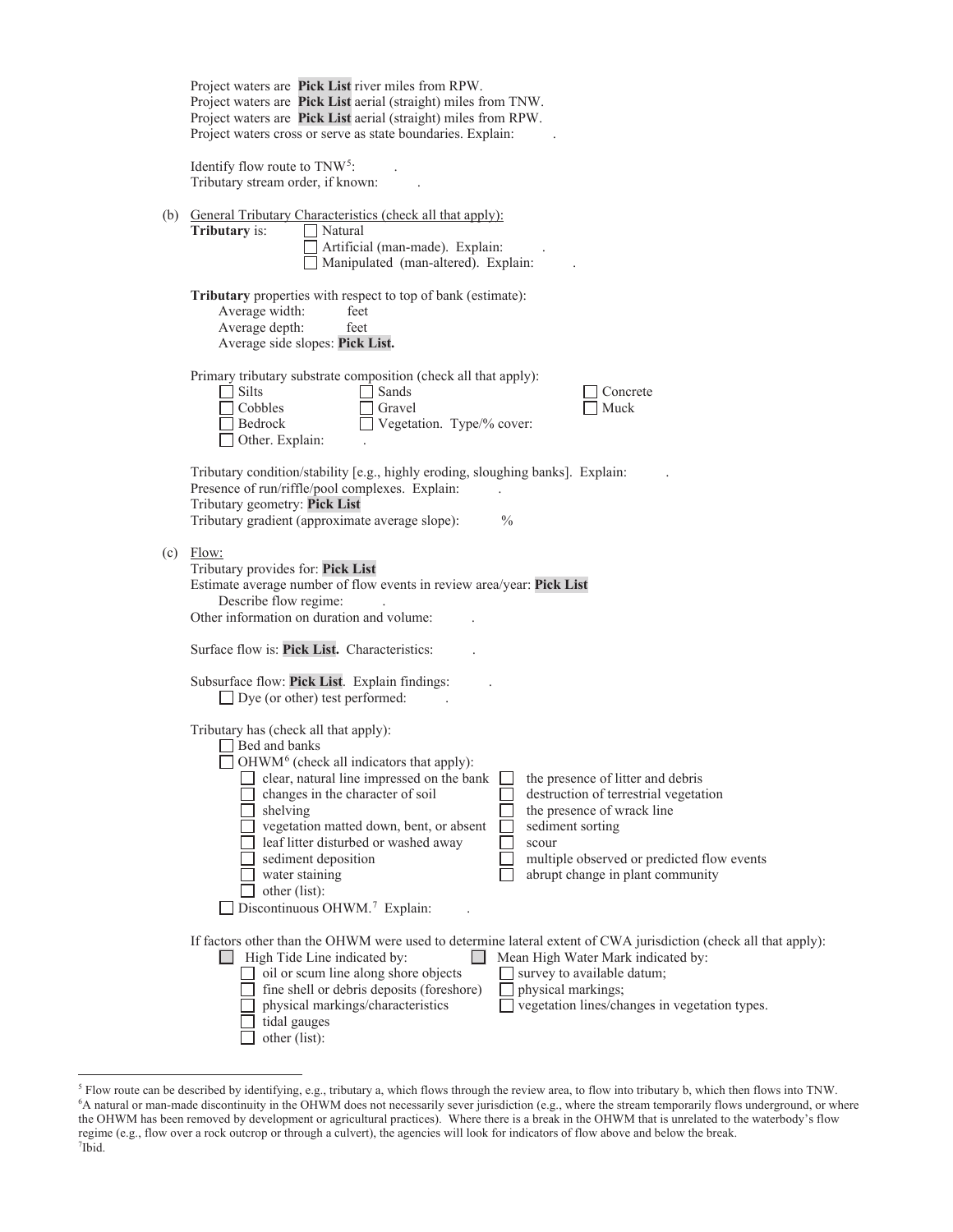#### **(iii) Chemical Characteristics:**

Explain: . Characterize tributary (e.g., water color is clear, discolored, oily film; water quality; general watershed characteristics, etc.).

Identify specific pollutants, if known: .

# **(iv) Biological Characteristics. Channel supports (check all that apply):**

- $\Box$  Riparian corridor. Characteristics (type, average width):
- Wetland fringe. Characteristics:
- Habitat for:
	- Federally Listed species. Explain findings:  $\qquad \qquad$ .
	- Fish/spawn areas. Explain findings: . . .
	- Other environmentally-sensitive species. Explain findings: .
	- Aquatic/wildlife diversity. Explain findings: .

#### **2. Characteristics of wetlands adjacent to non-TNW that flow directly or indirectly into TNW**

#### **(i) Physical Characteristics:**

(a) General Wetland Characteristics:

 Properties: Wetland size: acres Wetland type. Explain: Wetland quality. Explain: Project wetlands cross or serve as state boundaries. Explain: .

(b) General Flow Relationship with Non-TNW: Flow is: **Pick List**. Explain:

> Surface flow is**: Pick List**  Characteristics: .

 Subsurface flow: **Pick List**. Explain findings: .  $\Box$  Dye (or other) test performed:

(c) Wetland Adjacency Determination with Non-TNW:

Directly abutting

 $\Box$  Not directly abutting

- $\Box$  Discrete wetland hydrologic connection. Explain:
- Ecological connection. Explain:
- $\Box$  Separated by berm/barrier. Explain:

### (d) Proximity (Relationship) to TNW

Project wetlands are **Pick List** river miles from TNW. Project waters are **Pick List** aerial (straight) miles from TNW. Flow is from: **Pick List.**  Estimate approximate location of wetland as within the **Pick List** floodplain.

#### **(ii) Chemical Characteristics:**

characteristics; etc.). Explain: . Characterize wetland system (e.g., water color is clear, brown, oil film on surface; water quality; general watershed

Identify specific pollutants, if known: .

# **(iii) Biological Characteristics. Wetland supports (check all that apply):**

- $\Box$  Riparian buffer. Characteristics (type, average width):
- Vegetation type/percent cover. Explain: .
- Habitat for:
	- $\Box$  Federally Listed species. Explain findings:
	- Fish/spawn areas. Explain findings:
	- Other environmentally-sensitive species. Explain findings: .
	- $\Box$  Aquatic/wildlife diversity. Explain findings:

### **3. Characteristics of all wetlands adjacent to the tributary (if any)**

All wetland(s) being considered in the cumulative analysis: **Pick List** 

Approximately ( ) acres in total are being considered in the cumulative analysis.

For each wetland, specify the following: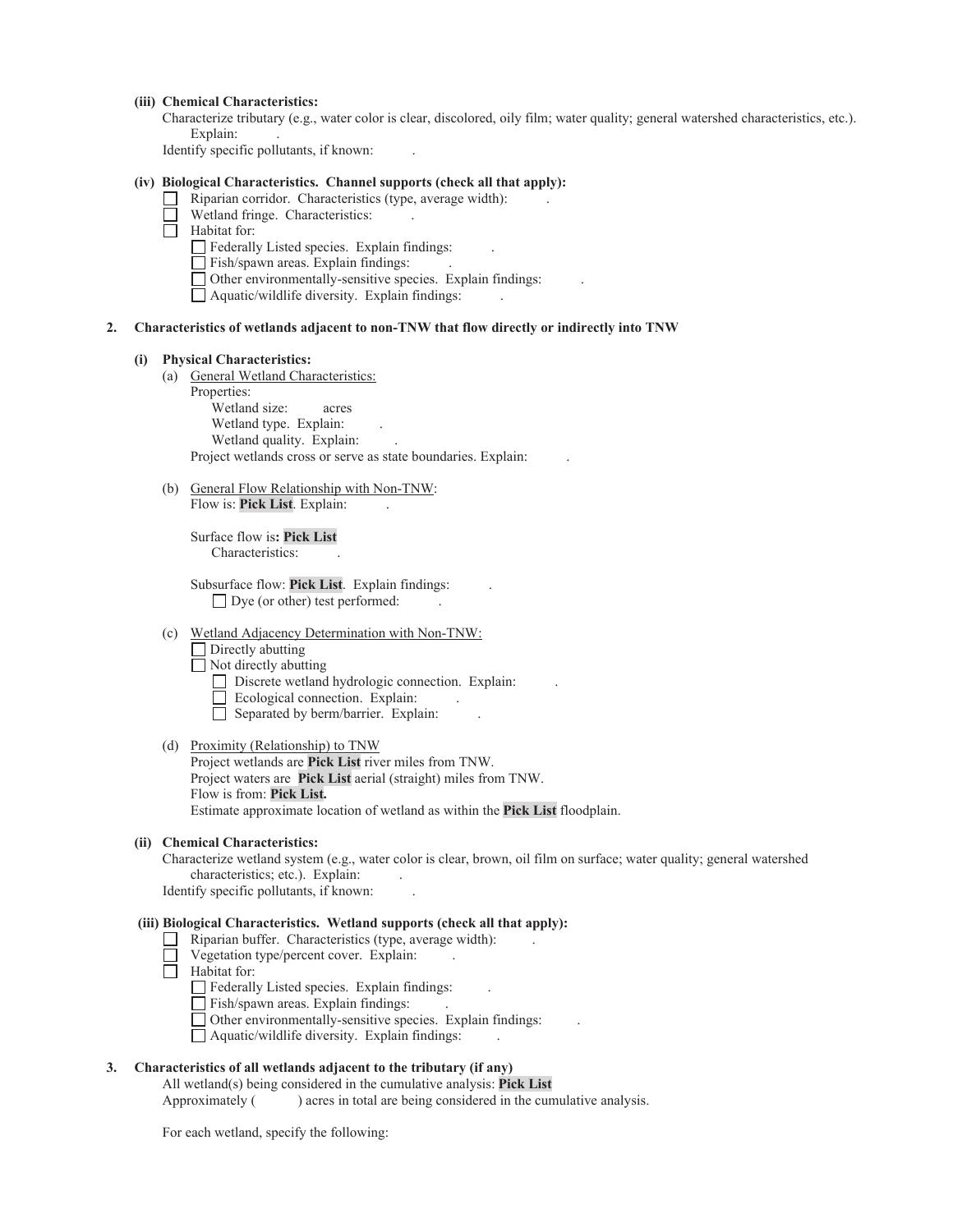Summarize overall biological, chemical and physical functions being performed: .

#### **C. SIGNIFICANT NEXUS DETERMINATION**

wetlands, has more than a speculative or insubstantial effect on the chemical, physical and/or biological integrity of a TNW. **A significant nexus analysis will assess the flow characteristics and functions of the tributary itself and the functions performed by any wetlands adjacent to the tributary to determine if they significantly affect the chemical, physical, and biological integrity of a TNW. For each of the following situations, a significant nexus exists if the tributary, in combination with all of its adjacent**  Considerations when evaluating significant nexus include, but are not limited to the volume, duration, and frequency of the flow **of water in the tributary and its proximity to a TNW, and the functions performed by the tributary and all its adjacent wetlands. It is not appropriate to determine significant nexus based solely on any specific threshold of distance (e.g. between a tributary and its adjacent wetland or between a tributary and the TNW). Similarly, the fact an adjacent wetland lies within or outside of a floodplain is not solely determinative of significant nexus.** 

**Draw connections between the features documented and the effects on the TNW, as identified in the** *Rapanos* **Guidance and discussed in the Instructional Guidebook. Factors to consider include, for example:** 

- Does the tributary, in combination with its adjacent wetlands (if any), have the capacity to carry pollutants or flood waters to TNWs, or to reduce the amount of pollutants or flood waters reaching a TNW?
- Does the tributary, in combination with its adjacent wetlands (if any), provide habitat and lifecycle support functions for fish and other species, such as feeding, nesting, spawning, or rearing young for species that are present in the TNW?
- Does the tributary, in combination with its adjacent wetlands (if any), have the capacity to transfer nutrients and organic carbon that support downstream foodwebs?
- Does the tributary, in combination with its adjacent wetlands (if any), have other relationships to the physical, chemical, or biological integrity of the TNW?

#### **Note: the above list of considerations is not inclusive and other functions observed or known to occur should be documented below:**

- findings of presence or absence of significant nexus below, based on the tributary itself, then go to Section III.D: . **1. Significant nexus findings for non-RPW that has no adjacent wetlands and flows directly or indirectly into TNWs.** Explain
- **2. Significant nexus findings for non-RPW and its adjacent wetlands, where the non-RPW flows directly or indirectly into TNWs.** Explain findings of presence or absence of significant nexus below, based on the tributary in combination with all of its adjacent wetlands, then go to Section III.D: .
- Section III.D: **3. Significant nexus findings for wetlands adjacent to an RPW but that do not directly abut the RPW.** Explain findings of presence or absence of significant nexus below, based on the tributary in combination with all of its adjacent wetlands, then go to

### **D. DETERMINATIONS OF JURISDICTIONAL FINDINGS. THE SUBJECT WATERS/WETLANDS ARE (CHECK ALL THAT APPLY):**

- **1. TNWs and Adjacent Wetlands.** Check all that apply and provide size estimates in review area:  $\Box$  TNWs: linear feet width (ft), Or, acres. Wetlands adjacent to TNWs: acres.
- **2. RPWs that flow directly or indirectly into TNWs.**
	- Tributaries of TNWs where tributaries typically flow year-round are jurisdictional. Provide data and rationale indicating that tributary is perennial:
	- $\Box$  Tributaries of TNW where tributaries have continuous flow "seasonally" (e.g., typically three months each year) are jurisdictional. Data supporting this conclusion is provided at Section III.B. Provide rationale indicating that tributary flows seasonally:

Provide estimates for jurisdictional waters in the review area (check all that apply):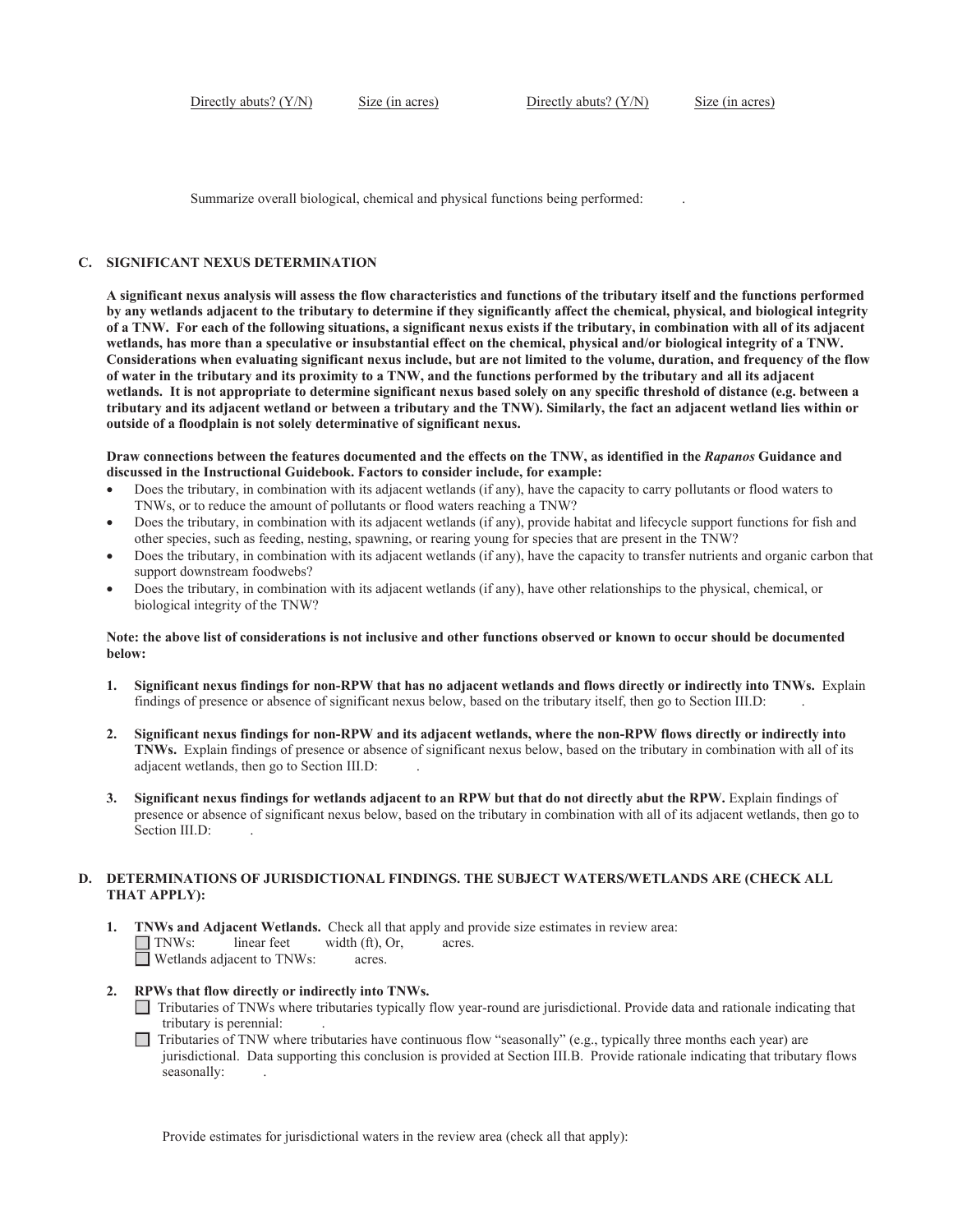Tributary waters: linear feet width (ft). Other non-wetland waters: acres. Identify type(s) of waters: .

- **3. Non-RPWs8 that flow directly or indirectly into TNWs.** 
	- Waterbody that is not a TNW or an RPW, but flows directly or indirectly into a TNW, and it has a significant nexus with a TNW is jurisdictional. Data supporting this conclusion is provided at Section III.C.

Provide estimates for jurisdictional waters within the review area (check all that apply):

- $\Box$  Tributary waters: linear feet width (ft).
- Other non-wetland waters: acres.

Identify type(s) of waters: **.**

### **4. Wetlands directly abutting an RPW that flow directly or indirectly into TNWs.**

Wetlands directly abut RPW and thus are jurisdictional as adjacent wetlands.

- Wetlands directly abutting an RPW where tributaries typically flow year-round. Provide data and rationale indicating that tributary is perennial in Section III.D.2, above. Provide rationale indicating that wetland is directly abutting an RPW: **.**
- Wetlands directly abutting an RPW where tributaries typically flow "seasonally." Provide data indicating that tributary is seasonal in Section III.B and rationale in Section III.D.2, above. Provide rationale indicating that wetland is directly abutting an RPW: .

Provide acreage estimates for jurisdictional wetlands in the review area: acres.

- **5. Wetlands adjacent to but not directly abutting an RPW that flow directly or indirectly into TNWs.** 
	- conclusion is provided at Section III.C. Wetlands that do not directly abut an RPW, but when considered in combination with the tributary to which they are adjacent and with similarly situated adjacent wetlands, have a significant nexus with a TNW are jurisidictional. Data supporting this

Provide acreage estimates for jurisdictional wetlands in the review area: acres.

### **6. Wetlands adjacent to non-RPWs that flow directly or indirectly into TNWs.**

Wetlands adjacent to such waters, and have when considered in combination with the tributary to which they are adjacent and with similarly situated adjacent wetlands, have a significant nexus with a TNW are jurisdictional. Data supporting this conclusion is provided at Section III.C.

Provide estimates for jurisdictional wetlands in the review area: acres.

### **7. Impoundments of jurisdictional waters.9**

As a general rule, the impoundment of a jurisdictional tributary remains jurisdictional.

- Demonstrate that impoundment was created from "waters of the U.S.," or
- Demonstrate that water meets the criteria for one of the categories presented above (1-6), or

 $\Box$ Demonstrate that water is isolated with a nexus to commerce (see E below).

# **E. ISOLATED [INTERSTATE OR INTRA-STATE] WATERS, INCLUDING ISOLATED WETLANDS, THE USE, DEGRADATION OR DESTRUCTION OF WHICH COULD AFFECT INTERSTATE COMMERCE, INCLUDING ANY SUCH WATERS (CHECK ALL THAT APPLY):10**

П which are or could be used by interstate or foreign travelers for recreational or other purposes.

- Ē from which fish or shellfish are or could be taken and sold in interstate or foreign commerce.
	- which are or could be used for industrial purposes by industries in interstate commerce.
	- Interstate isolated waters. Explain: .
- Other factors. Explain: .

### **Identify water body and summarize rationale supporting determination:** .

<sup>8</sup> See Footnote # 3.

<sup>&</sup>lt;sup>9</sup> To complete the analysis refer to the key in Section III.D.6 of the Instructional Guidebook.

**<sup>10</sup> Prior to asserting or declining CWA jurisdiction based solely on this category, Corps Districts will elevate the action to Corps and EPA HQ for review consistent with the process described in the Corps/EPA** *Memorandum Regarding CWA Act Jurisdiction Following Rapanos.*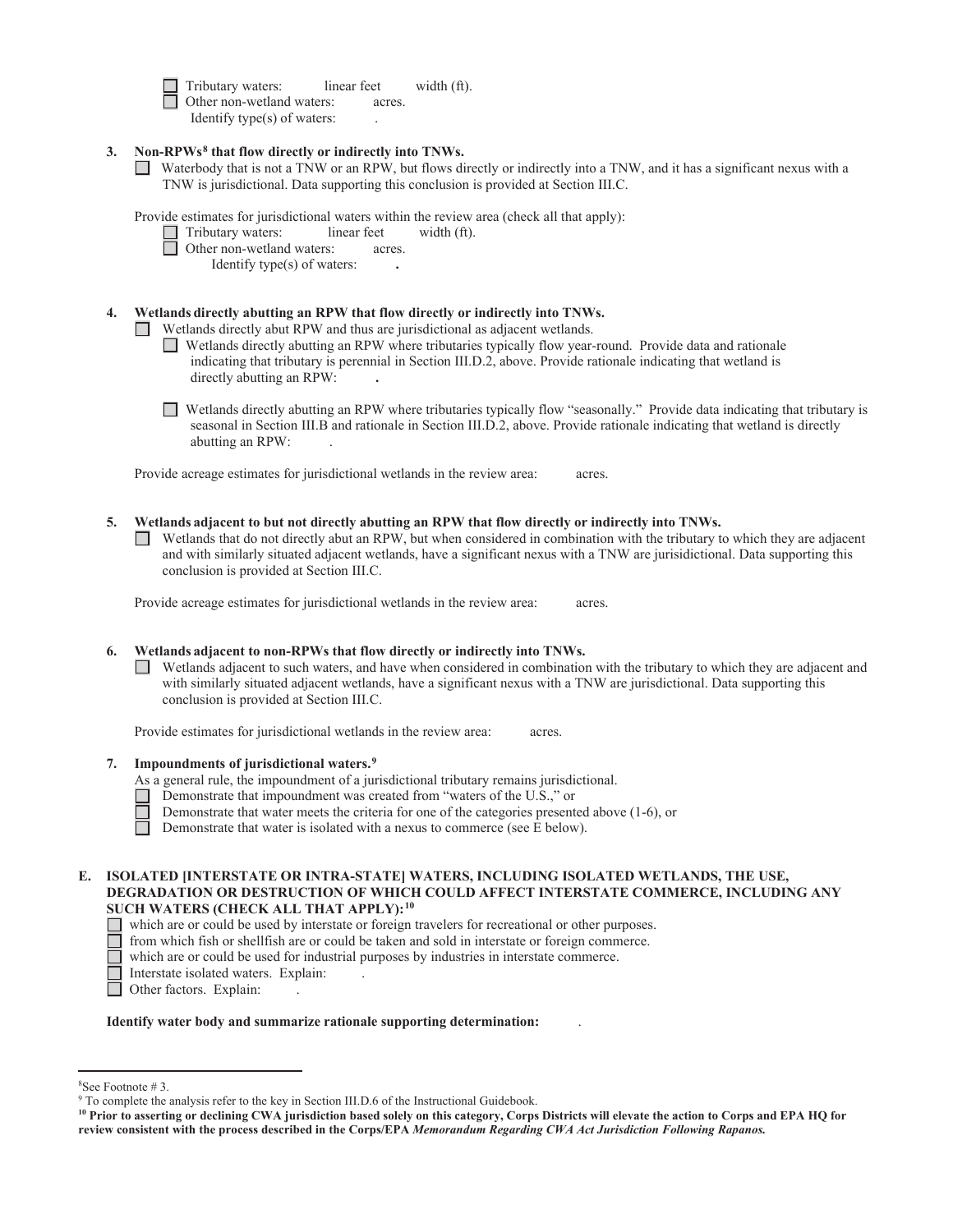Provide estimates for jurisdictional waters in the review area (check all that apply):

- Tributary waters: linear feet width (ft).
- Other non-wetland waters: acres.
- Identify type(s) of waters: **.**
- Wetlands: acres.

# **F. NON-JURISDICTIONAL WATERS, INCLUDING WETLANDS (CHECK ALL THAT APPLY):**

If potential wetlands were assessed within the review area, these areas did not meet the criteria in the 1987 Corps of Engineers Wetland Delineation Manual and/or appropriate Regional Supplements.

Review area included isolated waters with no substantial nexus to interstate (or foreign) commerce.

Prior to the Jan 2001 Supreme Court decision in "*SWANCC*," the review area would have been regulated based solely on the  $\Box$ "Migratory Bird Rule" (MBR).

Waters do not meet the "Significant Nexus" standard, where such a finding is required for jurisdiction. Explain:

Other: (explain, if not covered above): **.** 

Provide acreage estimates for non-jurisdictional waters in the review area, where the sole potential basis of jurisdiction is the MBR factors (i.e., presence of migratory birds, presence of endangered species, use of water for irrigated agriculture), using best professional judgment (check all that apply):

Non-wetland waters (i.e., rivers, streams): linear feet width (ft).  $\Box$ П Lakes/ponds: acres. Other non-wetland waters: acres. List type of aquatic resource:

Wetlands: acres.

Provide acreage estimates for non-jurisdictional waters in the review area that do not meet the "Significant Nexus" standard, where such a finding is required for jurisdiction (check all that apply):

- $\Box$ Non-wetland waters (i.e., rivers, streams): linear feet, width (ft).
- Lakes/ponds: acres.

Other non-wetland waters: acres. List type of aquatic resource:

Ħ Wetlands: acres.

## **SECTION IV: DATA SOURCES.**

 **A. SUPPORTING DATA. Data reviewed for JD (check all that apply -** checked items shall be included in case file and, where checked and requested, appropriately reference sources below):

- $\boxtimes \boxtimes$ Maps, plans, plots or plat submitted by or on behalf of the applicant/consultant: EPC.
- Data sheets prepared/submitted by or on behalf of the applicant/consultant.
	- $\boxtimes$  Office concurs with data sheets/delineation report. This office agrees with the conclusions of the data sheets and submitted

report.

Office does not concur with data sheets/delineation report.

Data sheets prepared by the Corps: .

- $\boxtimes$  Corps navigable waters' study: 1977 Navigability Study.<br>  $\boxtimes$  U.S. Geological Survey Hydrologic Atlas: HA 730-G, 19
	- U.S. Geological Survey Hydrologic Atlas: HA 730-G, 1990.
	- USGS NHD data.

USGS 8 and 12 digit HUC maps. 03050109 and 030501090401

- $\boxtimes$  U.S. Geological Survey map(s). Cite scale & quad name: 1:24,000 Paris Mountain Quad.
- $\boxtimes$  USDA Natural Resources Conservation Service Soil Survey. Citation: Drawing submitted by the agent titled "Water Features"
- Soil/NWI" dated 8/3/2021. Source: SSURGO databased accessed 7/2/2021.
- $\boxtimes$  National wetlands inventory map(s). Cite name: Drawing submitted by the agent titled "Water Features Soil/NWI" dated 8/3/2021.

Source: NWI map last updated 10/8/2019.  $\Box$ State/Local wetland inventory map(s):

FEMA/FIRM maps: .

- 
- 100-year Floodplain Elevation is: (National Geodectic Vertical Datum of 1929)
- Photographs:  $\dot{\boxtimes}$  Aerial (Name & Date): Map provided by agent titled "Data Point and Photo Point Locations" dated 8/3/2021. Source: Google Maps-2019 Aerial.

or  $\boxtimes$  Other (Name & Date): Photos 1-116 of 116 submitted by agent.

- Previous determination(s). File no. and date of response letter:
- Applicable/supporting case law: .
- Applicable/supporting scientific literature: .
- $\overline{\boxtimes}$ Other information (please specify): Corps site visit on 11/17/2021.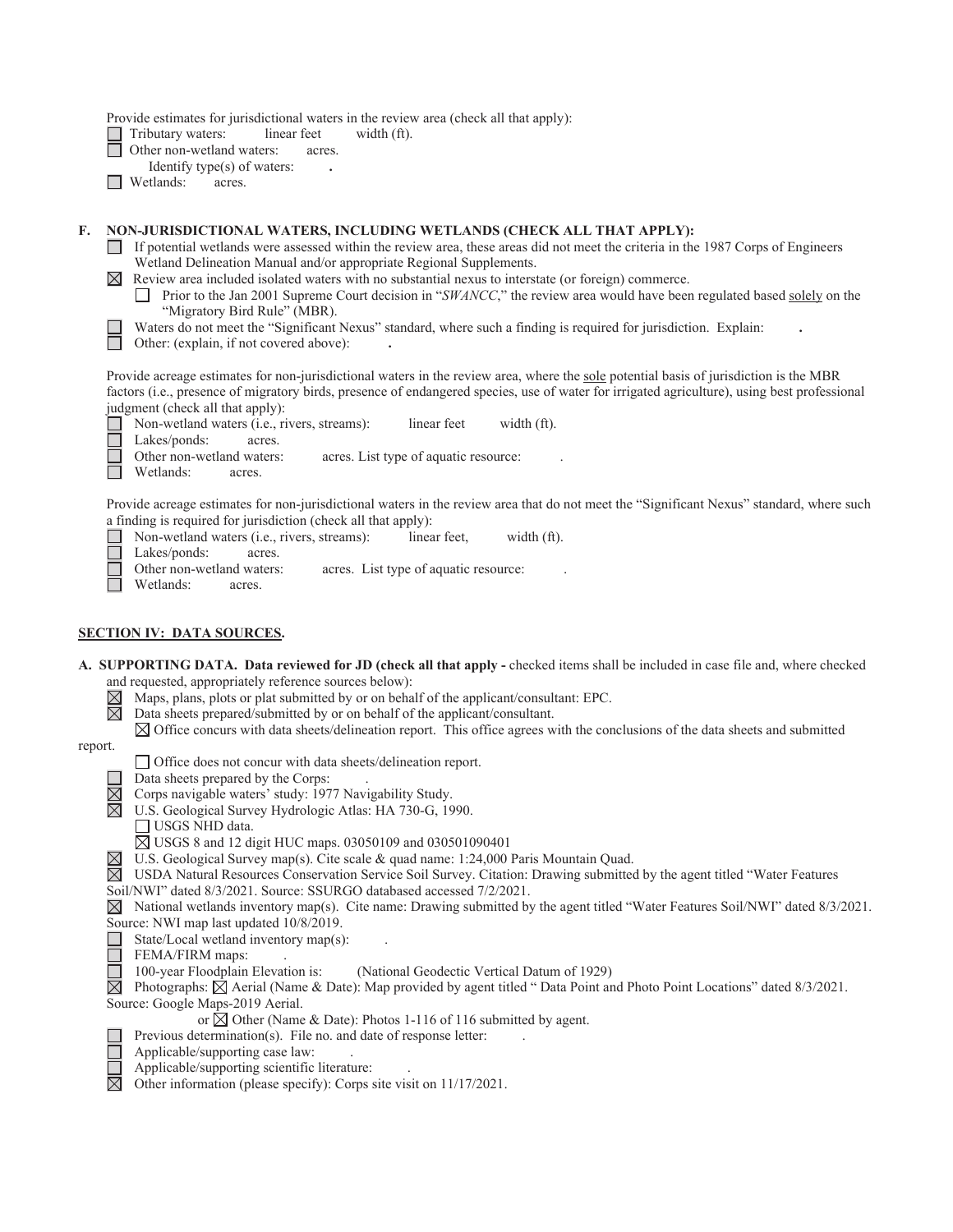**B. ADDITIONAL COMMENTS TO SUPPORT JD: The approximate 44-acre site has one isolated wetland. Non-Jurisdictional Wetland 1 is 0.1. Non-Jurisdictional Wetland 1 is located in a low part of the site but has no drainages or signs of connection leaving the wetland.** 

**There are no signs of jurisdictional drainage features, shallow subsurface flow, or overland flow from the non-jurisdictional wetland to any other waters on-site or off-site. The non-jurisdictional wetland shows no evidence of biological, chemical, or physical connectivity to waters of the U.S. There is also no apparent connection to interstate or foreign commerce. In addition, there is no apparent evidence of ecological interconnectivity between the non-jurisdictional wetland and waters of the U.S. This office has determined that the wetland is isolated from waters of the U.S. and is not within jurisdiction of the Clean Water Act.**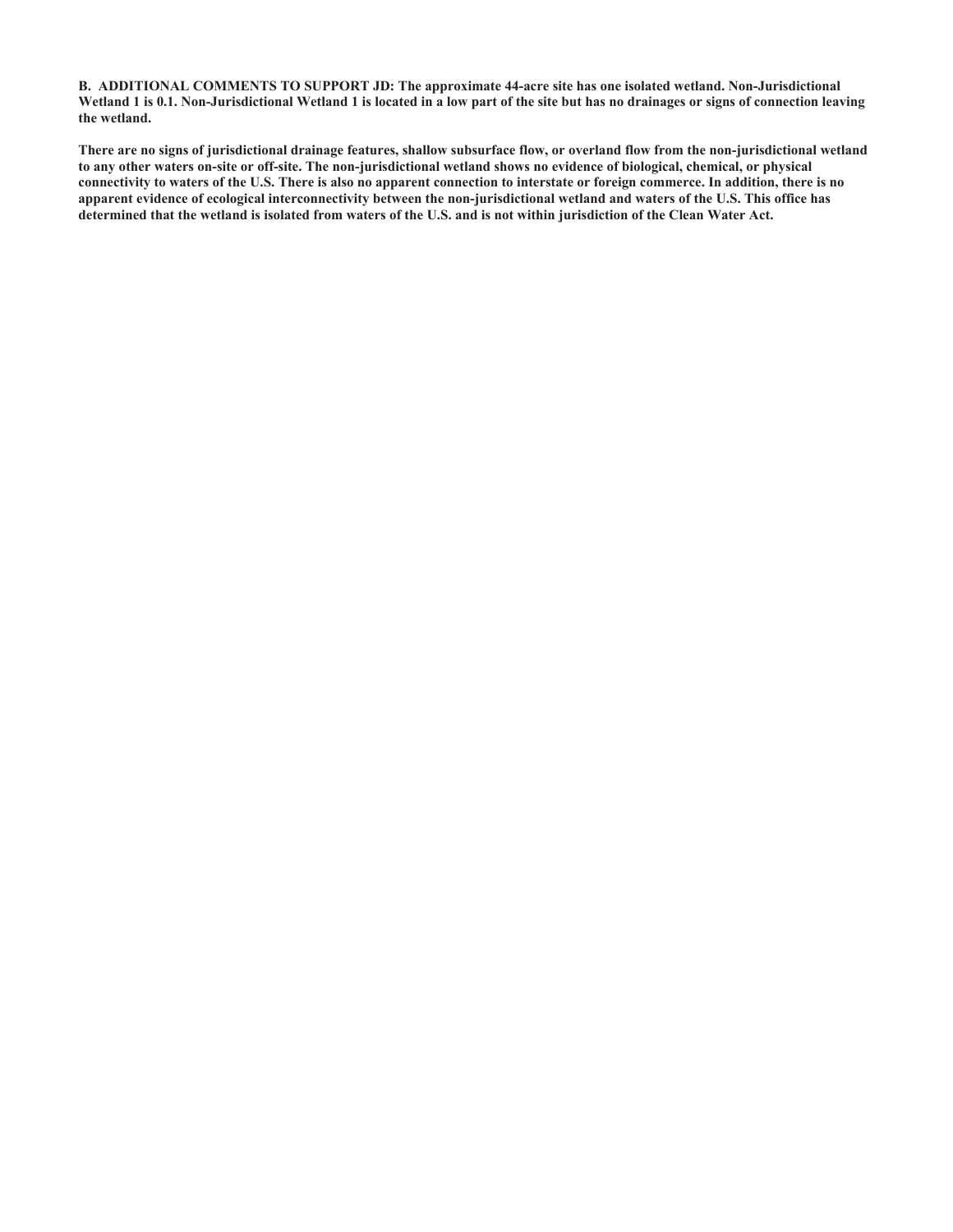# **APPROVED JURISDICTIONAL DETERMINATION FORM U.S. Army Corps of Engineers**

This form should be completed by following the instructions provided in Section IV of the JD Form Instructional Guidebook.

### **SECTION I: BACKGROUND INFORMATION**

- A. REPORT COMPLETION DATE FOR APPROVED JURISDICTIONAL DETERMINATION (JD): April 18, 2022
- **B**. **DISTRICT OFFICE, FILE NAME, AND NUMBER:** JD Form 2 of 3; SAC-2021-01317 1848 Meadow Brook Road Site

# **C. PROJECT LOCATION AND BACKGROUND INFORMATION:** north of Riverbend Road, between Old White Horse Road and Roe Ford Road in Greenville

State: South Carolina County: Greenville County City: Greenville

Center coordinates of site (lat/long in degree decimal format): Lat. 34.9354°, Long. -82.4744°.

Universal Transverse Mercator: NAD 83

Name of nearest waterbody: Reedy River

Name of nearest Traditional Navigable Water (TNW) into which the aquatic resource flows: Saluda River

Name of watershed or Hydrologic Unit Code (HUC): 03050109-04 Upper Reedy River  $\boxtimes$  Check if map/diagram of review area and/or potential jurisdictional areas is/are ava $\Box$  Check if other sites (e.g., offsite mitigation

Check if map/diagram of review area and/or potential jurisdictional areas is/are available upon request.

 different JD form. Check if other sites (e.g., offsite mitigation sites, disposal sites, etc…) are associated with this action and are recorded on a

# **D. REVIEW PERFORMED FOR SITE EVALUATION (CHECK ALL THAT APPLY):**

Office (Desk) Determination. Date: 11-April-2022

 $\overline{\boxtimes}$  Field Determination. Date(s): 17-November-2021

### **SECTION II: SUMMARY OF FINDINGS A. RHA SECTION 10 DETERMINATION OF JURISDICTION.**

There **are no** "*navigable waters of the U.S.*" within Rivers and Harbors Act (RHA) jurisdiction (as defined by 33 CFR part 329) in the review area. [*Required*]

Waters subject to the ebb and flow of the tide.

 $\Box$ Waters are presently used, or have been used in the past, or may be susceptible for use to transport interstate or foreign commerce. Explain: Explain:

# **B. CWA SECTION 404 DETERMINATION OF JURISDICTION.**

There **are** "*waters of the U.S.*" within Clean Water Act (CWA) jurisdiction (as defined by 33 CFR part 328) in the review area. [*Required*]

# **1. Waters of the U.S.**

- **a. Indicate presence of waters of U.S. in review area (check all that apply): 1** 
	- TNWs, including territorial seas
	- Wetlands adjacent to TNWs
	- Relatively permanent waters<sup>2</sup> (RPWs) that flow directly or indirectly into TNWs
	- Non-RPWs that flow directly or indirectly into TNWs
	- Wetlands directly abutting RPWs that flow directly or indirectly into TNWs
	- Wetlands adjacent to but not directly abutting RPWs that flow directly or indirectly into TNWs
	- Wetlands adjacent to non-RPWs that flow directly or indirectly into TNWs
	- <u> JNUMUML</u> Impoundments of jurisdictional waters
		- Isolated (interstate or intrastate) waters, including isolated wetlands
- **b. Identify (estimate) size of waters of the U.S. in the review area:**  Non-wetland waters: linear feet: width (ft) and/or Waters of the U.S. 2=1.37 acres. Wetlands: Waters of the US 1A=0.13 acre and Waters of the US 1B=0.01 acre.
- **c. Limits (boundaries) of jurisdiction** based on: **1987 Delineation Manual** Elevation of established OHWM (if known):
- **2. Non-regulated waters/wetlands (check if applicable):3**

 $\Box$  Potentially jurisdictional waters and/or wetlands were assessed within the review area and determined to be not jurisdictional. Explain:

# **SECTION III: CWA ANALYSIS**

<sup>&</sup>lt;sup>1</sup> Boxes checked below shall be supported by completing the appropriate sections in Section III below.<br><sup>2</sup> For purposes of this form an PPW is defined as a tributory that is not a TNW and that tunically flows

<sup>&</sup>lt;sup>2</sup> For purposes of this form, an RPW is defined as a tributary that is not a TNW and that typically flows year-round or has continuous flow at least "seasonally" (e.g., typically 3 months).

<sup>&</sup>lt;sup>3</sup> Supporting documentation is presented in Section III.F.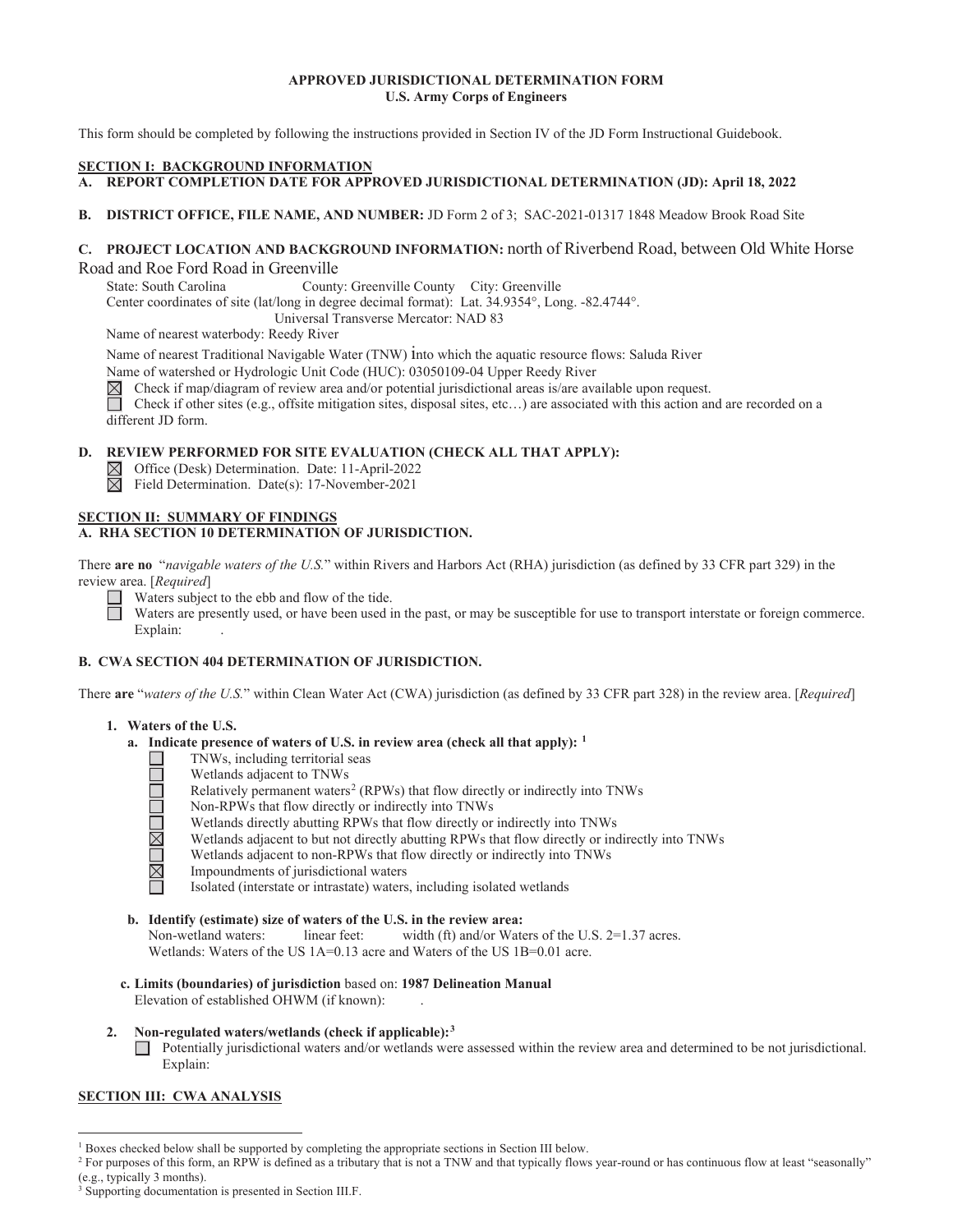### **A. TNWs AND WETLANDS ADJACENT TO TNWs**

 **and Section III.D.1.; otherwise, see Section III.B below**. **The agencies will assert jurisdiction over TNWs and wetlands adjacent to TNWs. If the aquatic resource is a TNW, complete Section III.A.1 and Section III.D.1. only; if the aquatic resource is a wetland adjacent to a TNW, complete Sections III.A.1 and 2** 

### **1. TNW**

Identify TNW: .

Summarize rationale supporting determination: .

#### **2. Wetland adjacent to TNW**

Summarize rationale supporting conclusion that wetland is "adjacent": .

# **B. CHARACTERISTICS OF TRIBUTARY (THAT IS NOT A TNW) AND ITS ADJACENT WETLANDS (IF ANY):**

**This section summarizes information regarding characteristics of the tributary and its adjacent wetlands, if any, and it helps determine whether or not the standards for jurisdiction established under Rapanos have been met.** 

skip to Section III.D.4. **The agencies will assert jurisdiction over non-navigable tributaries of TNWs where the tributaries are "relatively permanent waters" (RPWs), i.e. tributaries that typically flow year-round or have continuous flow at least seasonally (e.g., typically 3 months). A wetland that directly abuts an RPW is also jurisdictional. If the aquatic resource is not a TNW, but has year-round (perennial) flow, skip to Section III.D.2. If the aquatic resource is a wetland directly abutting a tributary with perennial flow,** 

**skip to Section III.D.4. A wetland that is adjacent to but that does not directly abut an RPW requires a significant nexus evaluation. Corps districts and EPA regions will include in the record any available information that documents the existence of a significant nexus between a relatively permanent tributary that is not perennial (and its adjacent wetlands if any) and a traditional navigable water, even though a significant nexus finding is not required as a matter of law.** 

 **and offsite. The determination whether a significant nexus exists is determined in Section III.C below.** If the waterbody<sup>4</sup> is not an RPW, or a wetland directly abutting an RPW, a JD will require additional data to determine if the **waterbody has a significant nexus with a TNW. If the tributary has adjacent wetlands, the significant nexus evaluation must consider the tributary in combination with all of its adjacent wetlands. This significant nexus evaluation that combines, for analytical purposes, the tributary and all of its adjacent wetlands is used whether the review area identified in the JD request is the tributary, or its adjacent wetlands, or both. If the JD covers a tributary with adjacent wetlands, complete Section III.B.1 for the tributary, Section III.B.2 for any onsite wetlands, and Section III.B.3 for all wetlands adjacent to that tributary, both onsite** 

### **1. Characteristics of non-TNWs that flow directly or indirectly into TNW**

 Watershed size: 96,591 acres Drainage area: 15 **acres (i) General Area Conditions:** Average annual rainfall: 47.34 inches Average annual snowfall: 4.6 inches

### **(ii) Physical Characteristics:**

(a) Relationship with TNW:

Tributary flows directly into TNW.  $\overline{\boxtimes}$  Tributary flows through 2 tributaries before entering TNW.

 Project waters are **1 or less** river miles from RPW. Project waters are **30 or more** river miles from TNW. Project waters are **30 or more** aerial (straight) miles from TNW. Project waters are **1 or less** aerial (straight) miles from RPW. Project waters cross or serve as state boundaries. Explain:

Identify flow route to TNW5: Unnamed Tributary which flows to the Reedy River which flows to the Saluda River (Traditional Navigable Water of the U.S.). Tributary stream order, if known: first.

<sup>4</sup> Note that the Instructional Guidebook contains additional information regarding swales, ditches, washes, and erosional features generally and in the arid West.

<sup>&</sup>lt;sup>5</sup> Flow route can be described by identifying, e.g., tributary a, which flows through the review area, to flow into tributary b, which then flows into TNW.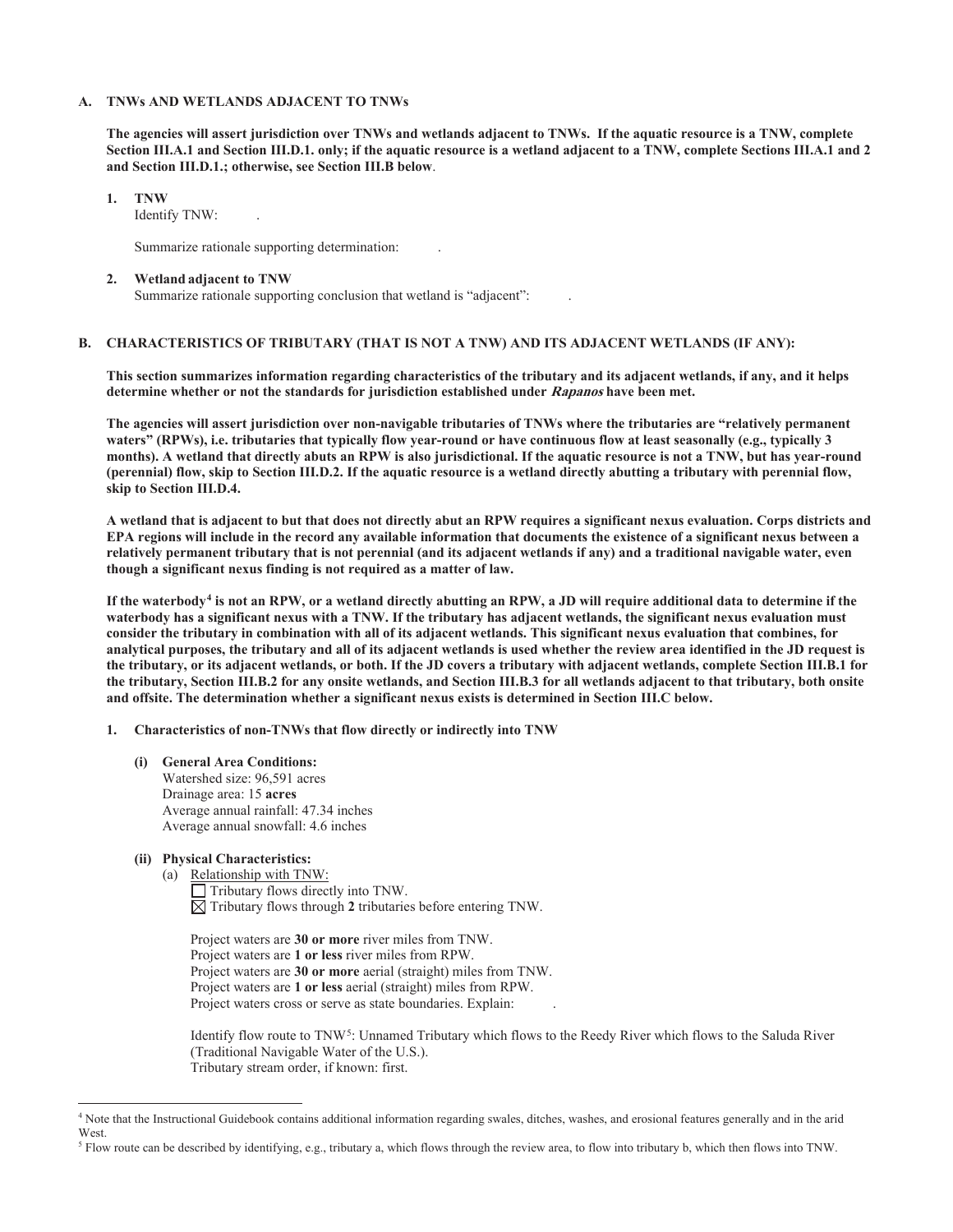|     | (b) General Tributary Characteristics (check all that apply):<br>Tributary is:<br>$\boxtimes$ Natural<br>Artificial (man-made). Explain:<br>Manipulated (man-altered). Explain:                                                                                                                                                                                                                                                                                                                                                                                                                                                                                             |
|-----|-----------------------------------------------------------------------------------------------------------------------------------------------------------------------------------------------------------------------------------------------------------------------------------------------------------------------------------------------------------------------------------------------------------------------------------------------------------------------------------------------------------------------------------------------------------------------------------------------------------------------------------------------------------------------------|
|     | Tributary properties with respect to top of bank (estimate):<br>Average width:<br>feet<br>Average depth:<br>feet<br>Average side slopes: Pick List.                                                                                                                                                                                                                                                                                                                                                                                                                                                                                                                         |
|     | Primary tributary substrate composition (check all that apply):<br>$\Box$ Silts<br>$\Box$ Sands<br>Concrete<br>$\Box$ Cobbles<br>Gravel<br>Muck<br>Vegetation. Type/% cover:<br>$\Box$ Bedrock<br>$\boxtimes$ Other. Explain: According to the soil survey, the tributary is surrounded by Wedhadkee soils. Wedhadkee soils<br>are poorly drained soils that are typically found on flood plains in the Piedmont.                                                                                                                                                                                                                                                           |
|     | Tributary condition/stability [e.g., highly eroding, sloughing banks]. Explain:<br>Presence of run/riffle/pool complexes. Explain:<br>Tributary geometry: Meandering<br>Tributary gradient (approximate average slope):<br>$\frac{0}{0}$                                                                                                                                                                                                                                                                                                                                                                                                                                    |
| (c) | Flow:<br>Tributary provides for: Perennial Flow<br>Estimate average number of flow events in review area/year: 20 or greater<br>Describe flow regime: The off-site tributary has perennial flow. The tributary is mapped as a blue line on the topo.<br>Water was observed flowing during the Corps site visit and during flagging.<br>Other information on duration and volume: The tributary has a clear OHWM and distinct channel.                                                                                                                                                                                                                                       |
|     | Surface flow is: Confined. Characteristics: The tributary flows within a defined channel during normal conditions.<br>Subsurface flow: Unknown. Explain findings:<br>$\Box$ Dye (or other) test performed:                                                                                                                                                                                                                                                                                                                                                                                                                                                                  |
|     | Tributary has (check all that apply):<br>$\boxtimes$ Bed and banks<br>$\boxtimes$ OHWM <sup>6</sup> (check all indicators that apply):<br>$\boxtimes$ clear, natural line impressed on the bank<br>the presence of litter and debris<br>destruction of terrestrial vegetation<br>changes in the character of soil<br>shelving<br>the presence of wrack line<br>vegetation matted down, bent, or absent<br>sediment sorting<br>leaf litter disturbed or washed away<br>scour<br>sediment deposition<br>multiple observed or predicted flow events<br>water staining<br>abrupt change in plant community<br>other (list):<br>$\Box$ Discontinuous OHWM. <sup>7</sup> Explain: |
|     | If factors other than the OHWM were used to determine lateral extent of CWA jurisdiction (check all that apply):<br>$\Box$ High Tide Line indicated by:<br>Mean High Water Mark indicated by:<br>$\Box$ oil or scum line along shore objects<br>survey to available datum;<br>fine shell or debris deposits (foreshore)<br>physical markings;<br>physical markings/characteristics<br>vegetation lines/changes in vegetation types.<br>tidal gauges<br>other (list):                                                                                                                                                                                                        |
|     | (iii) Chemical Characteristics:                                                                                                                                                                                                                                                                                                                                                                                                                                                                                                                                                                                                                                             |

Characterize tributary (e.g., water color is clear, discolored, oily film; water quality; general watershed characteristics, etc.). Explain: The water observed during the Corps site visit was clear. According to DHEC's watershed assessment, this watershed has a high potential for growth..

 the OHWM has been removed by development or agricultural practices). Where there is a break in the OHWM that is unrelated to the waterbody's flow 6 A natural or man-made discontinuity in the OHWM does not necessarily sever jurisdiction (e.g., where the stream temporarily flows underground, or where regime (e.g., flow over a rock outcrop or through a culvert), the agencies will look for indicators of flow above and below the break. 7  $7$ Ibid.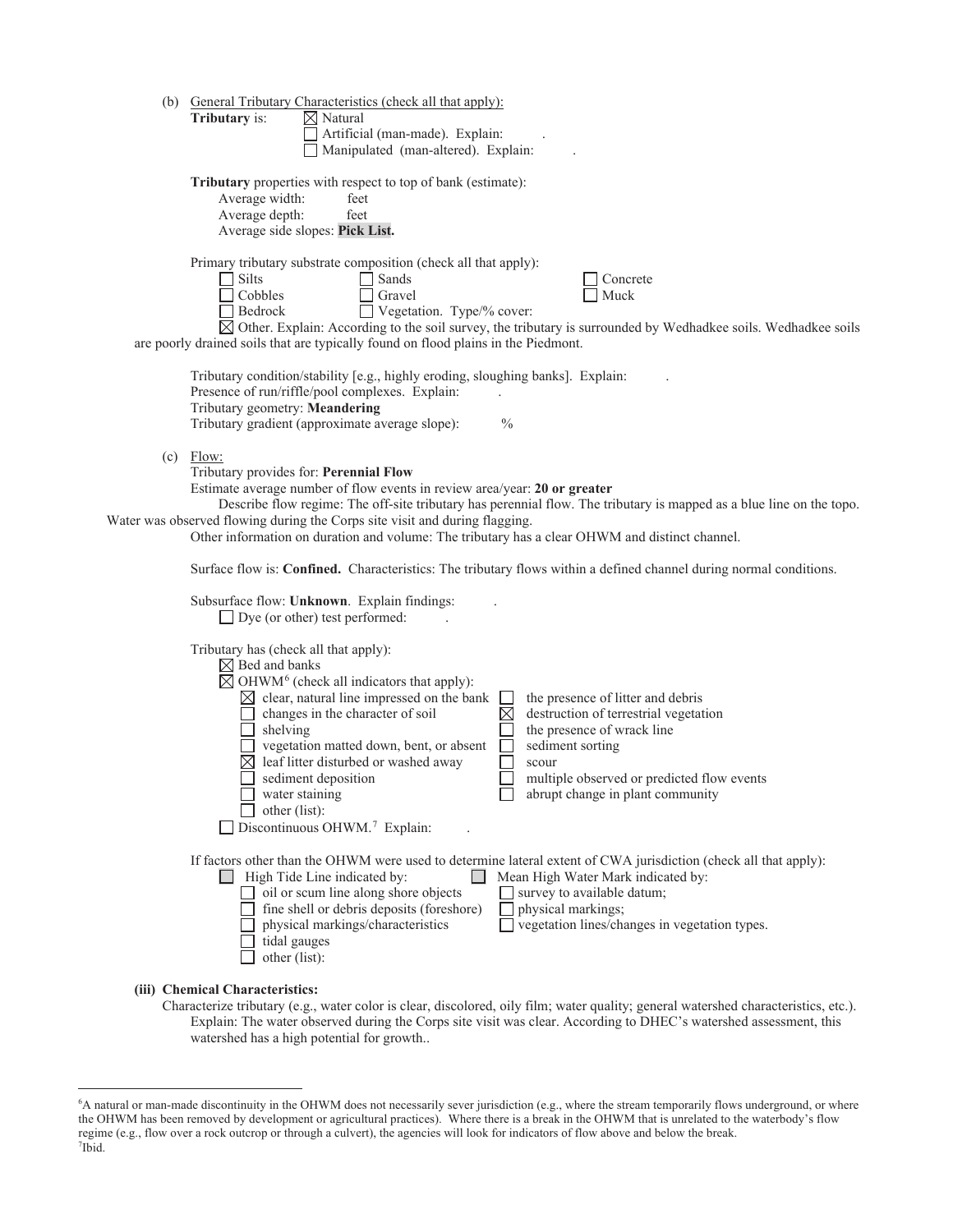Identify specific pollutants, if known: The tributary is located in an area that is somewhat developed, but appears to be growing. There are possible pollutants from nearby roads and developments.

### **(iv) Biological Characteristics. Channel supports (check all that apply):**

 $\boxtimes$  Riparian corridor. Characteristics (type, average width): The tributary appears to have a forested buffer.

- Wetland fringe. Characteristics: .
- $\overline{\boxtimes}$  Habitat for:
	- $\Box$  Federally Listed species. Explain findings:
	- Fish/spawn areas. Explain findings: The stream and buffer provide breeding grounds for aquatic species.
	- Other environmentally-sensitive species. Explain findings: .

Aquatic/wildlife diversity. Explain findings: The stream and buffer provide habitat for wildlife in the area.

#### **2. Characteristics of wetlands adjacent to non-TNW that flow directly or indirectly into TNW**

#### **(i) Physical Characteristics:**

- (a) General Wetland Characteristics:
	- Properties:

Wetland size: Waters of the US 1A=0.13 acre and Waters of the US 1B=0.01 acre Wetland type. Explain:Both are emergent.

Wetland quality. Explain: Both wetlands are located adjacent to an impoundment.

Project wetlands cross or serve as state boundaries. Explain: .

(b) General Flow Relationship with Non-TNW:

Flow is: **Ephemeral Flow**. Explain: The wetlands flow to the off-site perennial RPW during times of heavy rain and the wetter months.

Surface flow is**: Discrete and Confined** 

Characteristics: The wetlands flow through a roadside ditch to the off-site RPW during times of heavy rain.

Subsurface flow: **Unknown**. Explain findings: .

 $\Box$  Dye (or other) test performed:

- (c) Wetland Adjacency Determination with Non-TNW:
	- $\Box$  Directly abutting
	- $\boxtimes$  Not directly abutting

 $\boxtimes$  Discrete wetland hydrologic connection. Explain: The wetlands appear to flow through a roadside ditch to the off-site perennial RPW.

 $\Box$  Ecological connection. Explain:

Separated by berm/barrier. Explain:

(d) Proximity (Relationship) to TNW

Project wetlands are **30 or more** river miles from TNW. Project waters are **30 or more** aerial (straight) miles from TNW. Flow is from: **Pick List.**  Estimate approximate location of wetland as within the **Pick List** floodplain.

### **(ii) Chemical Characteristics:**

Characterize wetland system (e.g., water color is clear, brown, oil film on surface; water quality; general watershed characteristics; etc.). Explain: According to DHEC's watershed assessment, this watershed has a high potential for growth.

 Identify specific pollutants, if known: The wetlands are located in an old agriculture field. There are possible pollutants from nearby roads and development.

### **(iii) Biological Characteristics. Wetland supports (check all that apply):**

- $\Box$  Riparian buffer. Characteristics (type, average width):
- $\Box$  Vegetation type/percent cover. Explain:
- $\boxtimes$  Habitat for:

 $\Box$  Federally Listed species. Explain findings:

 $\boxtimes$  Fish/spawn areas. Explain findings: The wetlands provide breeding grounds for aquatic species.

Other environmentally-sensitive species. Explain findings: .

 $\boxtimes$  Aquatic/wildlife diversity. Explain findings: The wetlands provide habitat for wildlife in the area.

### **3. Characteristics of all wetlands adjacent to the tributary (if any)**

All wetland(s) being considered in the cumulative analysis: **2** 

Approximately ( 0.014 ) acres in total are being considered in the cumulative analysis.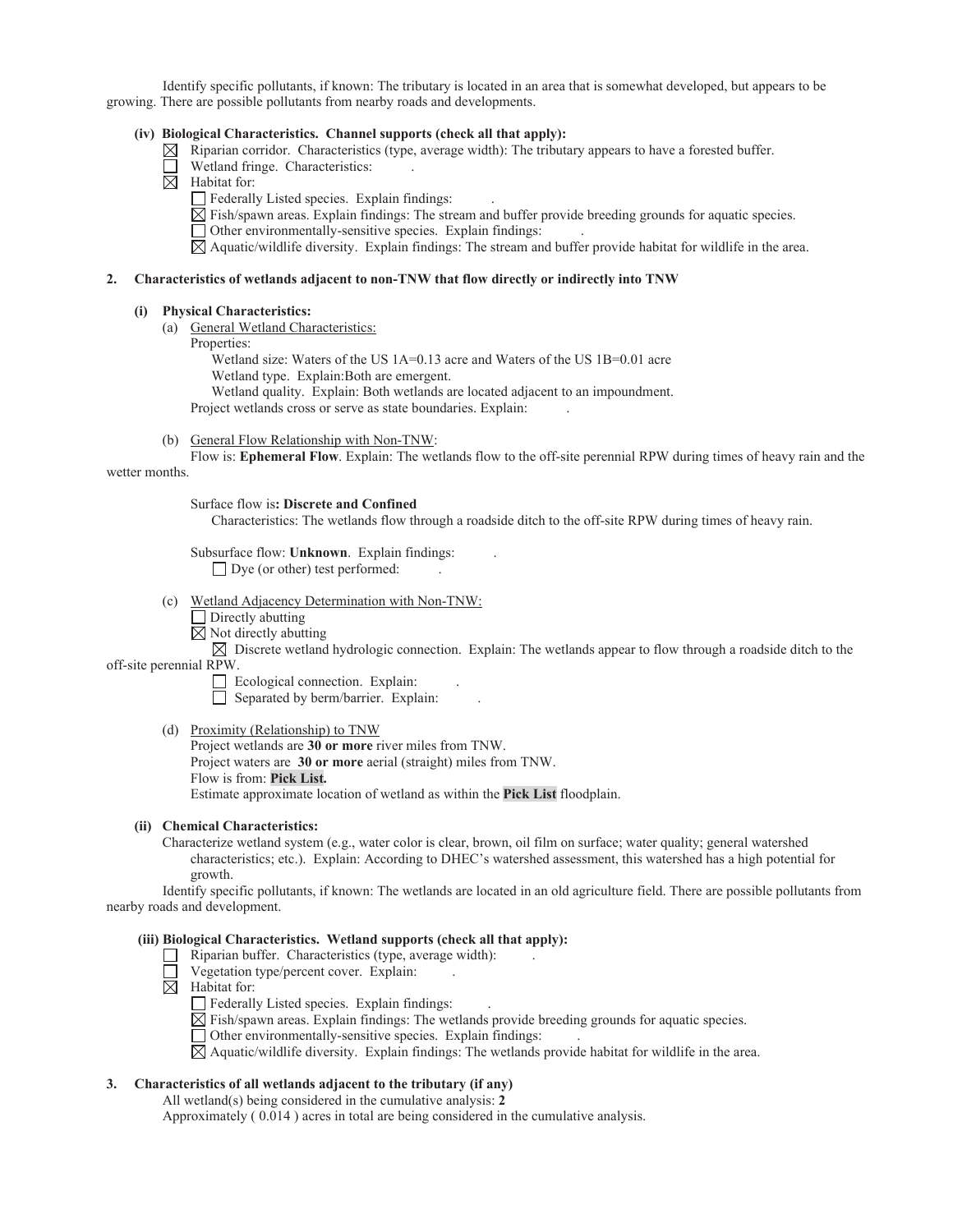For each wetland, specify the following:

| Directly abuts? $(Y/N)$ | Size (in acres) | Directly abuts? $(Y/N)$ | Size (in acres) |
|-------------------------|-----------------|-------------------------|-----------------|
| 1A(N)                   | 0.13            |                         |                 |
| 1B (N)                  | 0.01            |                         |                 |

Summarize overall biological, chemical and physical functions being performed: The wetlands evaluated in this significant nexus determination which are similarly situated and adjacent (abutting and non-abutting) to the perennial RPW are performing a variety of biological, chemical, and physical functions that relate to the downstream TNW. The wetlands within the review area are over 30 miles from the downstream TNW, but are less than one mile to the perennial RPW. The wetlands provide breeding grounds for aquatic species and habitat for wildlife in the area that has been disturbed due to agricultural activities. The wetlands also help to filter excess nutrients and runoff from the surrounding uplands, that include agricultural areas. These wetlands help to retain runoff and temporarily store water during heavy rain events to help maintain seasonal flow volumes.

### **C. SIGNIFICANT NEXUS DETERMINATION**

 **wetlands, has more than a speculative or insubstantial effect on the chemical, physical and/or biological integrity of a TNW. A significant nexus analysis will assess the flow characteristics and functions of the tributary itself and the functions performed by any wetlands adjacent to the tributary to determine if they significantly affect the chemical, physical, and biological integrity of a TNW. For each of the following situations, a significant nexus exists if the tributary, in combination with all of its adjacent Considerations when evaluating significant nexus include, but are not limited to the volume, duration, and frequency of the flow of water in the tributary and its proximity to a TNW, and the functions performed by the tributary and all its adjacent wetlands. It is not appropriate to determine significant nexus based solely on any specific threshold of distance (e.g. between a tributary and its adjacent wetland or between a tributary and the TNW). Similarly, the fact an adjacent wetland lies within or outside of a floodplain is not solely determinative of significant nexus.** 

 **discussed in the Instructional Guidebook. Factors to consider include, for example: Draw connections between the features documented and the effects on the TNW, as identified in the** *Rapanos* **Guidance and** 

- Does the tributary, in combination with its adjacent wetlands (if any), have the capacity to carry pollutants or flood waters to TNWs, or to reduce the amount of pollutants or flood waters reaching a TNW?
- Does the tributary, in combination with its adjacent wetlands (if any), provide habitat and lifecycle support functions for fish and other species, such as feeding, nesting, spawning, or rearing young for species that are present in the TNW?
- Does the tributary, in combination with its adjacent wetlands (if any), have the capacity to transfer nutrients and organic carbon that support downstream foodwebs?
- Does the tributary, in combination with its adjacent wetlands (if any), have other relationships to the physical, chemical, or biological integrity of the TNW?

### **Note: the above list of considerations is not inclusive and other functions observed or known to occur should be documented below:**

- findings of presence or absence of significant nexus below, based on the tributary itself, then go to Section III.D: . **1. Significant nexus findings for non-RPW that has no adjacent wetlands and flows directly or indirectly into TNWs.** Explain
- **2. Significant nexus findings for non-RPW and its adjacent wetlands, where the non-RPW flows directly or indirectly into TNWs.** Explain findings of presence or absence of significant nexus below, based on the tributary in combination with all of its adjacent wetlands, then go to Section III.D: .
- **3. Significant nexus findings for wetlands adjacent to an RPW but that do not directly abut the RPW.** Explain findings of presence or absence of significant nexus below, based on the tributary in combination with all of its adjacent wetlands, then go to Section III.D: The wetlands evaluated in this significant nexus determination which are similarly situated and adjacent (abutting and non-abutting) to the perennial RPW are performing a variety of biological, chemical, and physical functions that relate to the downstream TNW. The wetlands within the review area are over 30 miles from the downstream TNW, but are less than one mile to the perennial RPW. The wetlands provide breeding grounds for aquatic species and habitat for wildlife in the area that has been disturbed due to agricultural activities. The wetlands also help to filter excess nutrients and runoff from the surrounding uplands, that include agricultural areas. These wetlands help to retain runoff and temporarily store water during heavy rain events to help maintain seasonal flow volumes. Based on the collective functions described above and their importance to the biological, chemical, and physical integrity of the TNW, it has been determined there is a significant nexus between the wetlands and the downstream TNW.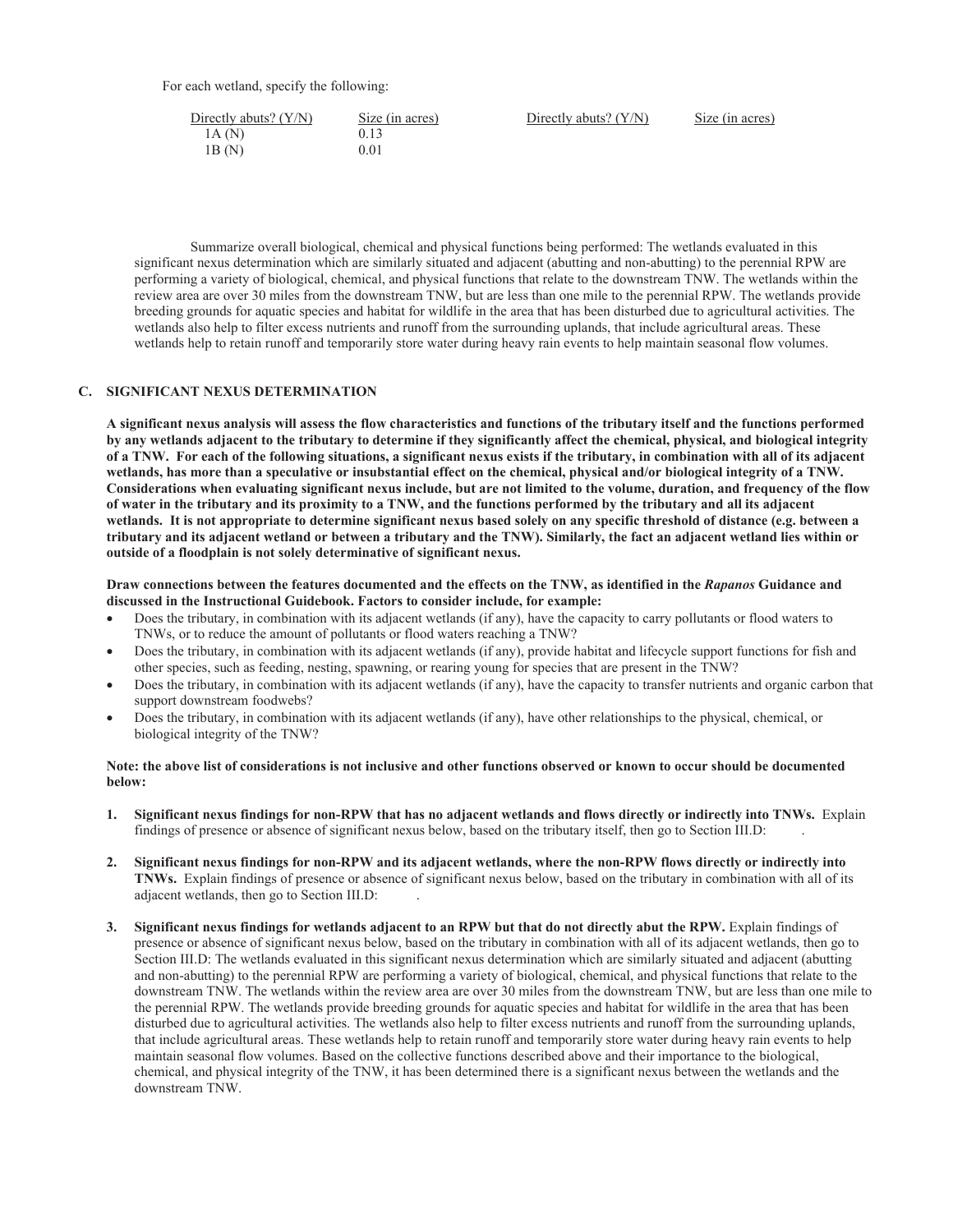# **D. DETERMINATIONS OF JURISDICTIONAL FINDINGS. THE SUBJECT WATERS/WETLANDS ARE (CHECK ALL THAT APPLY):**

|  |                                          |        |        | 1. TNWs and Adjacent Wetlands. Check all that apply and provide size estimates in review area: |  |
|--|------------------------------------------|--------|--------|------------------------------------------------------------------------------------------------|--|
|  | $\Box$ TNWs: linear feet width (ft), Or, |        | acres. |                                                                                                |  |
|  | $\Box$ Wetlands adiacent to TNWs:        | acres. |        |                                                                                                |  |

# **2. RPWs that flow directly or indirectly into TNWs.**

- Tributaries of TNWs where tributaries typically flow year-round are jurisdictional. Provide data and rationale indicating that tributary is perennial: The off-site tributary is shown as a blue line on the topo map and as a clear feature on the hillshde map. This tributary was observed flowing from the road during the Corps site visit and during flagging. Stream characteristics and available data led this office to conclude the tributary has a perennial flow regime.
- Tributaries of TNW where tributaries have continuous flow "seasonally" (e.g., typically three months each year) are jurisdictional. Data supporting this conclusion is provided at Section III.B. Provide rationale indicating that tributary flows seasonally:

Provide estimates for jurisdictional waters in the review area (check all that apply):

- $\Box$  Tributary waters: linear feet width (ft).<br>  $\Box$  Other non-wetland waters: acres.
	- Other non-wetland waters: acres.
	- Identify type(s) of waters: .

### **3. Non-RPWs8 that flow directly or indirectly into TNWs.**

Waterbody that is not a TNW or an RPW, but flows directly or indirectly into a TNW, and it has a significant nexus with a TNW is jurisdictional. Data supporting this conclusion is provided at Section III.C.

Provide estimates for jurisdictional waters within the review area (check all that apply):

- $\Box$  Tributary waters: linear feet width (ft).
	- Other non-wetland waters: acres.
		- Identify type(s) of waters: **.**

 **4. Wetlands directly abutting an RPW that flow directly or indirectly into TNWs.** 

Wetlands directly abut RPW and thus are jurisdictional as adjacent wetlands.

- Wetlands directly abutting an RPW where tributaries typically flow year-round. Provide data and rationale indicating that tributary is perennial in Section III.D.2, above. Provide rationale indicating that wetland is directly abutting an RPW: **.**
- Wetlands directly abutting an RPW where tributaries typically flow "seasonally." Provide data indicating that tributary is seasonal in Section III.B and rationale in Section III.D.2, above. Provide rationale indicating that wetland is directly abutting an RPW: .

Provide acreage estimates for jurisdictional wetlands in the review area: acres.

### **5. Wetlands adjacent to but not directly abutting an RPW that flow directly or indirectly into TNWs.**

conclusion is provided at Section III.C.  $\boxtimes$  Wetlands that do not directly abut an RPW, but when considered in combination with the tributary to which they are adjacent and with similarly situated adjacent wetlands, have a significant nexus with a TNW are jurisidictional. Data supporting this

Provide acreage estimates for jurisdictional wetlands in the review area: Waters of the US 1A=0.13 acre and Waters of the US **1B=0.01** acres.

- **6. Wetlands adjacent to non-RPWs that flow directly or indirectly into TNWs.** 
	- Wetlands adjacent to such waters, and have when considered in combination with the tributary to which they are adjacent and with similarly situated adjacent wetlands, have a significant nexus with a TNW are jurisdictional. Data supporting this conclusion is provided at Section III.C.

Provide estimates for jurisdictional wetlands in the review area: acres.

### **7. Impoundments of jurisdictional waters.9**

8 See Footnote # 3.

<sup>&</sup>lt;sup>9</sup> To complete the analysis refer to the key in Section III.D.6 of the Instructional Guidebook.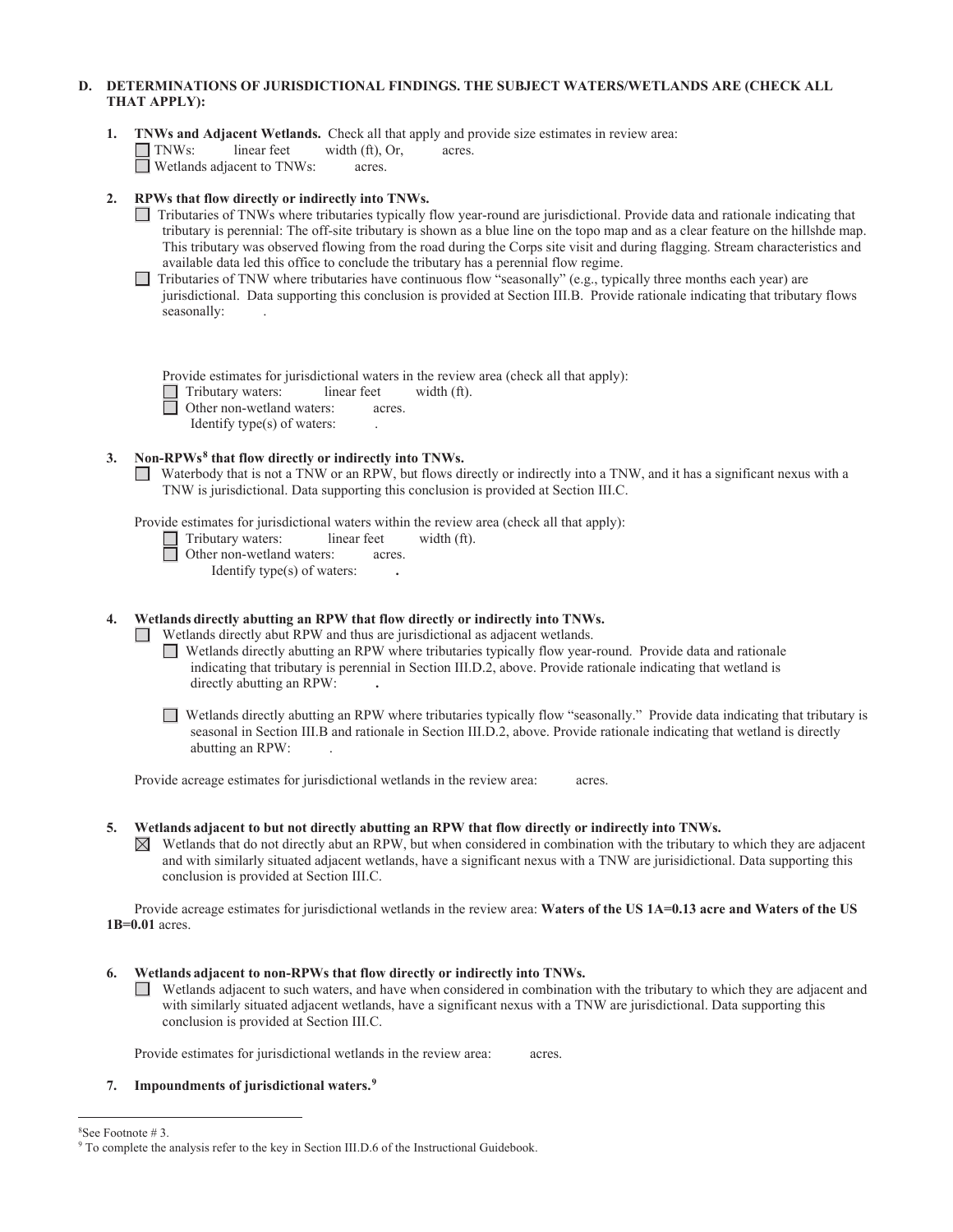|  | As a general rule, the impoundment of a jurisdictional tributary remains jurisdictional. |  |  |
|--|------------------------------------------------------------------------------------------|--|--|
|--|------------------------------------------------------------------------------------------|--|--|

- $\boxtimes$ Demonstrate that impoundment was created from "waters of the U.S.," or
	- Demonstrate that water meets the criteria for one of the categories presented above (1-6), or

Demonstrate that water is isolated with a nexus to commerce (see E below).

### **E. ISOLATED [INTERSTATE OR INTRA-STATE] WATERS, INCLUDING ISOLATED WETLANDS, THE USE, DEGRADATION OR DESTRUCTION OF WHICH COULD AFFECT INTERSTATE COMMERCE, INCLUDING ANY SUCH WATERS (CHECK ALL THAT APPLY):10**

which are or could be used by interstate or foreign travelers for recreational or other purposes.

from which fish or shellfish are or could be taken and sold in interstate or foreign commerce.

which are or could be used for industrial purposes by industries in interstate commerce.

Interstate isolated waters. Explain: .

Other factors. Explain: .

#### **Identify water body and summarize rationale supporting determination:** .

Provide estimates for jurisdictional waters in the review area (check all that apply):

Tributary waters: linear feet width (ft).

Other non-wetland waters: acres.

Identify type(s) of waters: **.** 

Wetlands: acres.

### **F. NON-JURISDICTIONAL WATERS, INCLUDING WETLANDS (CHECK ALL THAT APPLY):**

- If potential wetlands were assessed within the review area, these areas did not meet the criteria in the 1987 Corps of Engineers Wetland Delineation Manual and/or appropriate Regional Supplements.
- Review area included isolated waters with no substantial nexus to interstate (or foreign) commerce.
	- **Prior to the Jan 2001 Supreme Court decision in "***SWANCC***," the review area would have been regulated based <u>solely</u> on the** "Migratory Bird Rule" (MBR).
	- Waters do not meet the "Significant Nexus" standard, where such a finding is required for jurisdiction. Explain:

Other: (explain, if not covered above): **.** 

Provide acreage estimates for non-jurisdictional waters in the review area, where the sole potential basis of jurisdiction is the MBR factors (i.e., presence of migratory birds, presence of endangered species, use of water for irrigated agriculture), using best professional judgment (check all that apply):

Non-wetland waters (i.e., rivers, streams): linear feet width (ft).

Lakes/ponds: acres.

Other non-wetland waters: acres. List type of aquatic resource:

Wetlands: acres.

Provide acreage estimates for non-jurisdictional waters in the review area that do not meet the "Significant Nexus" standard, where such a finding is required for jurisdiction (check all that apply):

|              | Non-wetland waters ( <i>i.e.</i> , rivers, streams): | linear feet. | width $(ft)$ . |
|--------------|------------------------------------------------------|--------------|----------------|
| Lakes/ponds: | acres.                                               |              |                |

Maps, plans, plots or plat submitted by or on behalf of the applicant/consultant: EPC.

Other non-wetland waters: acres. List type of aquatic resource:

Wetlands: acres.

# **SECTION IV: DATA SOURCES.**

 **A. SUPPORTING DATA. Data reviewed for JD (check all that apply -** checked items shall be included in case file and, where checked and requested, appropriately reference sources below):

 $\overline{\boxtimes}$ 

 Data sheets prepared/submitted by or on behalf of the applicant/consultant.  $\boxtimes$  Office concurs with data sheets/delineation report. This office agrees with the conclusions of the data sheets and submitted

report.





Data sheets prepared by the Corps: .

 $\boxtimes$  Corps navigable waters' study: 1977 Navigability Study.

**<sup>10</sup> Prior to asserting or declining CWA jurisdiction based solely on this category, Corps Districts will elevate the action to Corps and EPA HQ for review consistent with the process described in the Corps/EPA** *Memorandum Regarding CWA Act Jurisdiction Following Rapanos.*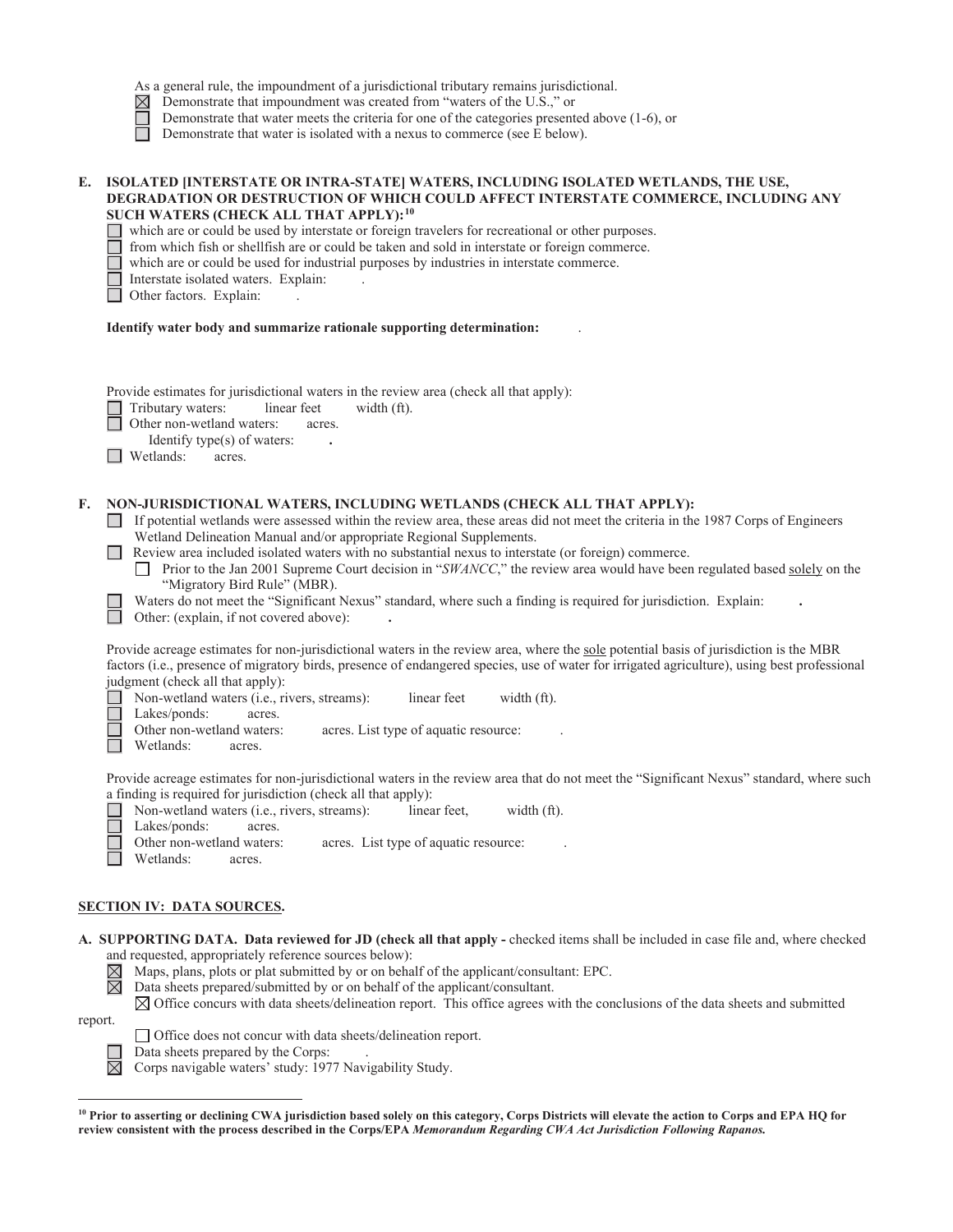| $\boxtimes$<br>U.S. Geological Survey Hydrologic Atlas: HA 730-G, 1990.                                                                           |
|---------------------------------------------------------------------------------------------------------------------------------------------------|
| $\Box$ USGS NHD data.                                                                                                                             |
| $\boxtimes$ USGS 8 and 12 digit HUC maps. 03050109 and 030501090401                                                                               |
| $\boxtimes$<br>U.S. Geological Survey map(s). Cite scale & quad name: 1:24,000 Paris Mountain Quad.                                               |
| ⊠<br>USDA Natural Resources Conservation Service Soil Survey. Citation: Drawing submitted by the agent titled "Water Features"                    |
| Soil/NWI" dated 8/3/2021. Source: SSURGO databased accessed 7/2/2021.                                                                             |
| National wetlands inventory map(s). Cite name: Drawing submitted by the agent titled "Water Features Soil/NWI" dated 8/3/2021.<br>M               |
| Source: NWI map last updated 10/8/2019.                                                                                                           |
| State/Local wetland inventory map(s):                                                                                                             |
| FEMA/FIRM maps:                                                                                                                                   |
| 100-year Floodplain Elevation is:<br>(National Geodectic Vertical Datum of 1929)                                                                  |
| $\boxtimes$<br>Photographs: $\boxtimes$ Aerial (Name & Date): Map provided by agent titled "Data Point and Photo Point Locations" dated 8/3/2021. |
| Source: Google Maps-2019 Aerial.                                                                                                                  |
| or $\boxtimes$ Other (Name & Date): Photos 1-116 of 116 submitted by agent.                                                                       |
| Previous determination(s). File no. and date of response letter:                                                                                  |
| Applicable/supporting case law:                                                                                                                   |
| Applicable/supporting scientific literature:                                                                                                      |
| $\boxtimes$<br>Other information (please specify): Corps site visit on 11/17/2021.                                                                |
|                                                                                                                                                   |

**B. ADDITIONAL COMMENTS TO SUPPORT JD:** This form documents one impoundment of a waters of the US and its adjacent wetlands. The significant nexus evaluation for the non-abutting wetland is included in Section III,C. Based on the documentation provided, the nexus between the relevant reach of the tributary and adjacent wetlands to the downstream TNW is significant. The impoundment and adjacent wetlands (abutting and non-abutting) are considered waters of the U.S. and within jurisdiction of the Clean Water Act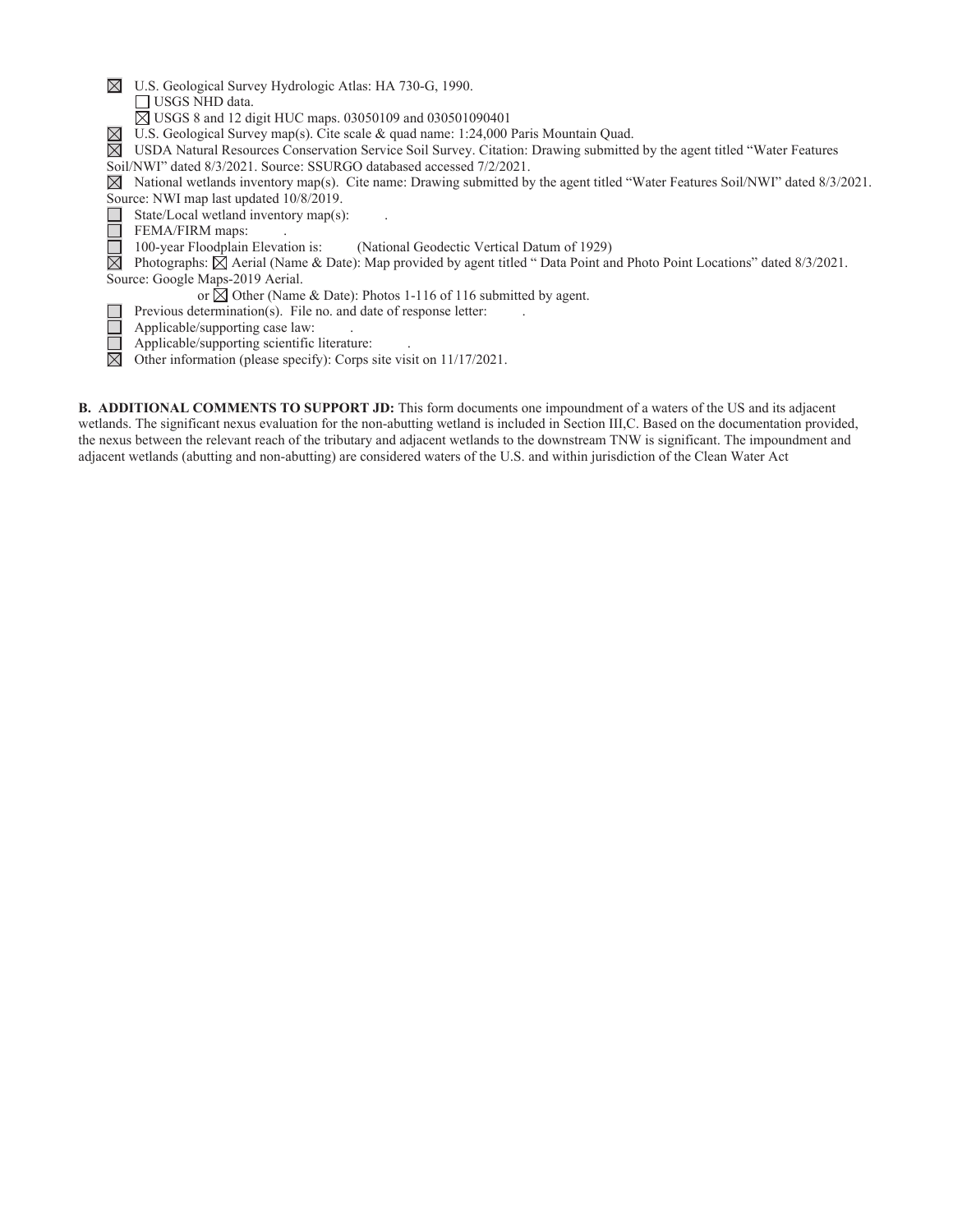# **APPROVED JURISDICTIONAL DETERMINATION FORM U.S. Army Corps of Engineers**

This form should be completed by following the instructions provided in Section IV of the JD Form Instructional Guidebook.

### **SECTION I: BACKGROUND INFORMATION**

- A. REPORT COMPLETION DATE FOR APPROVED JURISDICTIONAL DETERMINATION (JD): April 18, 2022
- **B**. **DISTRICT OFFICE, FILE NAME, AND NUMBER:** JD Form 3 of 3; SAC-2021-01317 1848 Meadow Brook Road Site

# **C. PROJECT LOCATION AND BACKGROUND INFORMATION:** north of Riverbend Road, between Old White Horse Road and Roe Ford Road in Greenville

State: South Carolina County: Greenville County City: Greenville

Center coordinates of site (lat/long in degree decimal format): Lat. 34.9354°, Long. -82.4744°.

Universal Transverse Mercator: NAD 83

Name of nearest waterbody: Reedy River

Name of nearest Traditional Navigable Water (TNW) into which the aquatic resource flows: Saluda River

Name of watershed or Hydrologic Unit Code (HUC): 03050109-04 Upper Reedy River  $\boxtimes$  Check if map/diagram of review area and/or potential jurisdictional areas is/are avantager Check if other sites (e.g., offsite mitigatio

Check if map/diagram of review area and/or potential jurisdictional areas is/are available upon request.

 different JD form. Check if other sites (e.g., offsite mitigation sites, disposal sites, etc…) are associated with this action and are recorded on a

# **D. REVIEW PERFORMED FOR SITE EVALUATION (CHECK ALL THAT APPLY):**

Office (Desk) Determination. Date: 11-April-2022

Field Determination. Date(s): 17-November-2021

### **SECTION II: SUMMARY OF FINDINGS A. RHA SECTION 10 DETERMINATION OF JURISDICTION.**

There **are no** "*navigable waters of the U.S.*" within Rivers and Harbors Act (RHA) jurisdiction (as defined by 33 CFR part 329) in the review area. [*Required*]

Waters subject to the ebb and flow of the tide.

 $\Box$ Waters are presently used, or have been used in the past, or may be susceptible for use to transport interstate or foreign commerce. Explain: Explain:

# **B. CWA SECTION 404 DETERMINATION OF JURISDICTION.**

There **are** "*waters of the U.S.*" within Clean Water Act (CWA) jurisdiction (as defined by 33 CFR part 328) in the review area. [*Required*]

# **1. Waters of the U.S.**

- **a. Indicate presence of waters of U.S. in review area (check all that apply): 1** 
	- TNWs, including territorial seas
	- Wetlands adjacent to TNWs <u> INNA TEL</u>
		- Relatively permanent waters<sup>2</sup> (RPWs) that flow directly or indirectly into TNWs
		- Non-RPWs that flow directly or indirectly into TNWs
		- Wetlands directly abutting RPWs that flow directly or indirectly into TNWs
		- Wetlands adjacent to but not directly abutting RPWs that flow directly or indirectly into TNWs
		- Wetlands adjacent to non-RPWs that flow directly or indirectly into TNWs
		- Impoundments of jurisdictional waters
			- Isolated (interstate or intrastate) waters, including isolated wetlands
- **b. Identify (estimate) size of waters of the U.S. in the review area:**

Non-wetland waters: Waters of the US 5 = 110.2 linear feet and Waters of the US 4 = 260.61 linear feet. Wetlands: Waters of the US 3=0.02 acre and Waters of the US 6=0.01 acre.

- **c. Limits (boundaries) of jurisdiction** based on: **1987 Delineation Manual** Elevation of established OHWM (if known):
- **2. Non-regulated waters/wetlands (check if applicable):3**

 $\Box$  Potentially jurisdictional waters and/or wetlands were assessed within the review area and determined to be not jurisdictional. Explain:

# **SECTION III: CWA ANALYSIS**

<sup>&</sup>lt;sup>1</sup> Boxes checked below shall be supported by completing the appropriate sections in Section III below.<br><sup>2</sup> For purposes of this form an PPW is defined as a tributory that is not a TNW and that tunically flows

<sup>&</sup>lt;sup>2</sup> For purposes of this form, an RPW is defined as a tributary that is not a TNW and that typically flows year-round or has continuous flow at least "seasonally" (e.g., typically 3 months).

<sup>&</sup>lt;sup>3</sup> Supporting documentation is presented in Section III.F.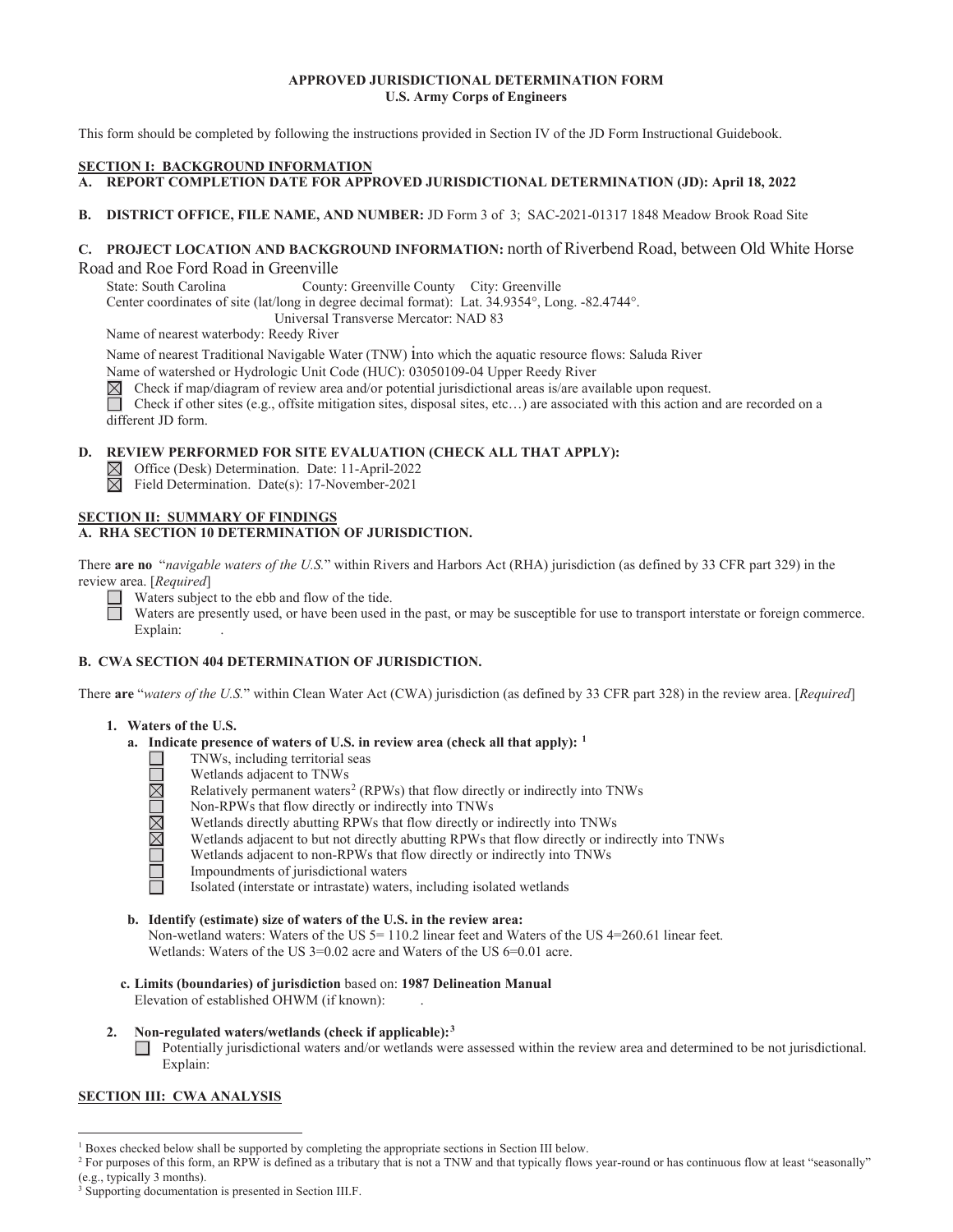### **A. TNWs AND WETLANDS ADJACENT TO TNWs**

 **and Section III.D.1.; otherwise, see Section III.B below**. **The agencies will assert jurisdiction over TNWs and wetlands adjacent to TNWs. If the aquatic resource is a TNW, complete Section III.A.1 and Section III.D.1. only; if the aquatic resource is a wetland adjacent to a TNW, complete Sections III.A.1 and 2** 

### **1. TNW**

Identify TNW: .

Summarize rationale supporting determination: .

#### **2. Wetland adjacent to TNW**

Summarize rationale supporting conclusion that wetland is "adjacent": .

# **B. CHARACTERISTICS OF TRIBUTARY (THAT IS NOT A TNW) AND ITS ADJACENT WETLANDS (IF ANY):**

**This section summarizes information regarding characteristics of the tributary and its adjacent wetlands, if any, and it helps determine whether or not the standards for jurisdiction established under Rapanos have been met.** 

skip to Section III.D.4. **The agencies will assert jurisdiction over non-navigable tributaries of TNWs where the tributaries are "relatively permanent waters" (RPWs), i.e. tributaries that typically flow year-round or have continuous flow at least seasonally (e.g., typically 3 months). A wetland that directly abuts an RPW is also jurisdictional. If the aquatic resource is not a TNW, but has year-round (perennial) flow, skip to Section III.D.2. If the aquatic resource is a wetland directly abutting a tributary with perennial flow,** 

**skip to Section III.D.4. A wetland that is adjacent to but that does not directly abut an RPW requires a significant nexus evaluation. Corps districts and EPA regions will include in the record any available information that documents the existence of a significant nexus between a relatively permanent tributary that is not perennial (and its adjacent wetlands if any) and a traditional navigable water, even though a significant nexus finding is not required as a matter of law.** 

 **and offsite. The determination whether a significant nexus exists is determined in Section III.C below.** If the waterbody<sup>4</sup> is not an RPW, or a wetland directly abutting an RPW, a JD will require additional data to determine if the **waterbody has a significant nexus with a TNW. If the tributary has adjacent wetlands, the significant nexus evaluation must consider the tributary in combination with all of its adjacent wetlands. This significant nexus evaluation that combines, for analytical purposes, the tributary and all of its adjacent wetlands is used whether the review area identified in the JD request is the tributary, or its adjacent wetlands, or both. If the JD covers a tributary with adjacent wetlands, complete Section III.B.1 for the tributary, Section III.B.2 for any onsite wetlands, and Section III.B.3 for all wetlands adjacent to that tributary, both onsite** 

### **1. Characteristics of non-TNWs that flow directly or indirectly into TNW**

 Watershed size: 96,591 acres **(i) General Area Conditions:** Drainage area: 5,000 **acres** Average annual rainfall: 47.34 inches Average annual snowfall: 4.6 inches

### **(ii) Physical Characteristics:**

(a) Relationship with TNW:

Tributary flows directly into TNW.  $\boxtimes$  Tributary flows through 1 tributaries before entering TNW.

 Project waters are **1 or less** river miles from RPW. Project waters are **30 or more** river miles from TNW. Project waters are **30 or more** aerial (straight) miles from TNW. Project waters are **1 or less** aerial (straight) miles from RPW. Project waters cross or serve as state boundaries. Explain:

Identify flow route to TNW5: Reedy River which flows to the Saluda River (Traditional Navigable Water of the U.S.). Tributary stream order, if known: .

<sup>4</sup> Note that the Instructional Guidebook contains additional information regarding swales, ditches, washes, and erosional features generally and in the arid West.

<sup>&</sup>lt;sup>5</sup> Flow route can be described by identifying, e.g., tributary a, which flows through the review area, to flow into tributary b, which then flows into TNW.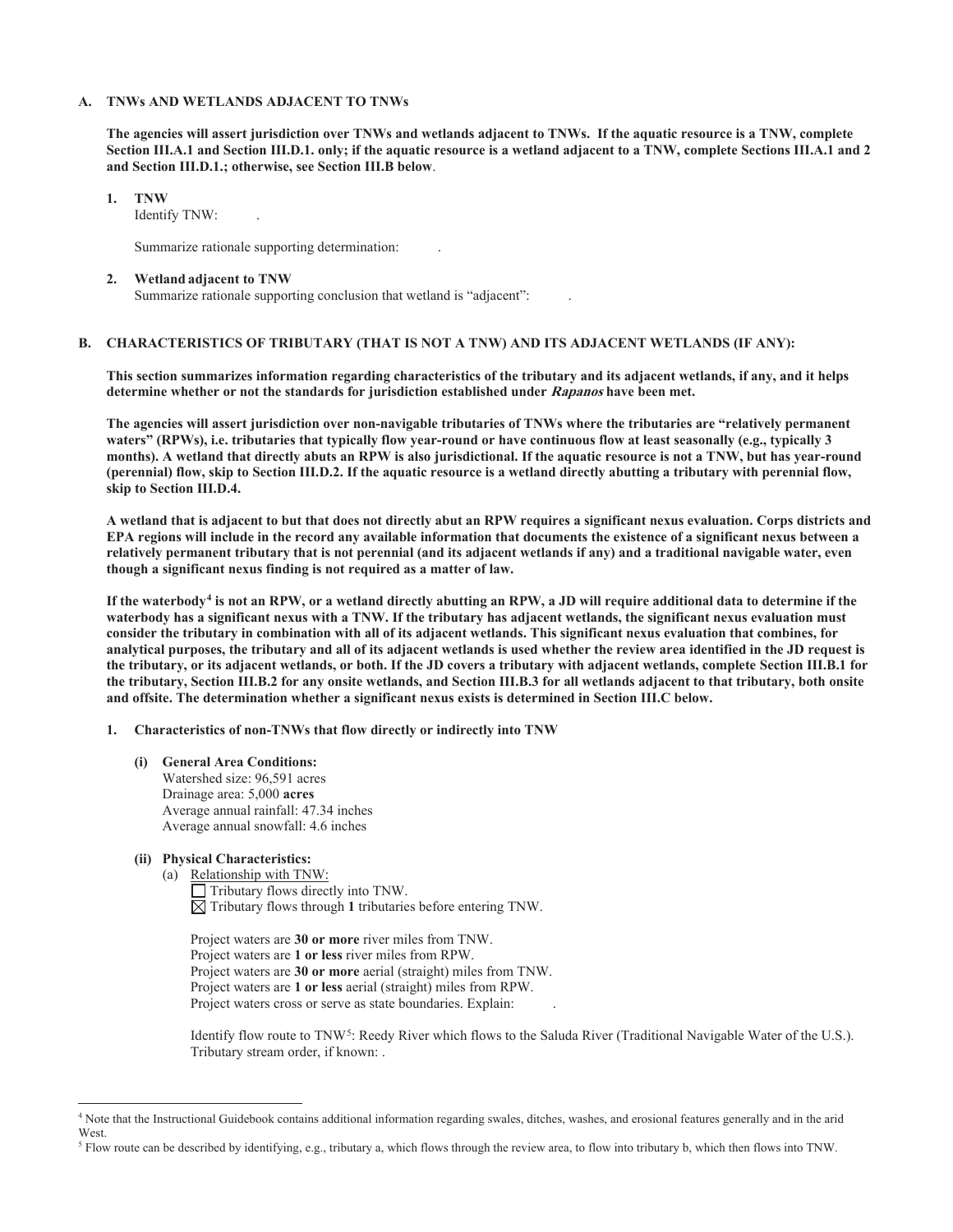| (b) General Tributary Characteristics (check all that apply):                                                                                                                                                                                                                                                                                                                                                                                                                                                                                                                                                                                                                                                    |
|------------------------------------------------------------------------------------------------------------------------------------------------------------------------------------------------------------------------------------------------------------------------------------------------------------------------------------------------------------------------------------------------------------------------------------------------------------------------------------------------------------------------------------------------------------------------------------------------------------------------------------------------------------------------------------------------------------------|
| <b>Tributary</b> is:<br>$\boxtimes$ Natural                                                                                                                                                                                                                                                                                                                                                                                                                                                                                                                                                                                                                                                                      |
| Artificial (man-made). Explain:                                                                                                                                                                                                                                                                                                                                                                                                                                                                                                                                                                                                                                                                                  |
| Manipulated (man-altered). Explain:                                                                                                                                                                                                                                                                                                                                                                                                                                                                                                                                                                                                                                                                              |
| Tributary properties with respect to top of bank (estimate):<br>Average width:<br>feet<br>Average depth:<br>feet<br>Average side slopes: Pick List.                                                                                                                                                                                                                                                                                                                                                                                                                                                                                                                                                              |
| Primary tributary substrate composition (check all that apply):<br>Silts<br>Sands<br>Concrete<br>Cobbles<br>Gravel<br>Muck<br>Bedrock<br>Vegetation. Type/% cover:<br>Other. Explain:.                                                                                                                                                                                                                                                                                                                                                                                                                                                                                                                           |
| Tributary condition/stability [e.g., highly eroding, sloughing banks]. Explain:<br>Presence of run/riffle/pool complexes. Explain:<br>Tributary geometry: Meandering<br>Tributary gradient (approximate average slope):<br>$\frac{0}{0}$                                                                                                                                                                                                                                                                                                                                                                                                                                                                         |
| $(c)$ Flow:<br>Tributary provides for: Perennial Flow<br>Estimate average number of flow events in review area/year: 20 or greater<br>Describe flow regime: The off-site tributary has perennial flow. The Reedy River is a named tributary that is<br>mapped as a blue line on the topo. Water was observed flowing during the Corps site visit and during flagging.<br>Other information on duration and volume: The tributary has a clear OHWM and distinct channel.                                                                                                                                                                                                                                          |
| Surface flow is: <b>Confined.</b> Characteristics: The tributary flows within a defined channel during normal conditions.                                                                                                                                                                                                                                                                                                                                                                                                                                                                                                                                                                                        |
| Subsurface flow: Unknown. Explain findings:<br>Dye (or other) test performed:                                                                                                                                                                                                                                                                                                                                                                                                                                                                                                                                                                                                                                    |
| Tributary has (check all that apply):<br>$\boxtimes$ Bed and banks<br>$\boxtimes$ OHWM <sup>6</sup> (check all indicators that apply):<br>$\boxtimes$ clear, natural line impressed on the bank<br>the presence of litter and debris<br>$\Box$<br>changes in the character of soil<br>$\boxtimes$<br>destruction of terrestrial vegetation<br>shelving<br>the presence of wrack line<br>vegetation matted down, bent, or absent<br>sediment sorting<br>$\boxtimes$ leaf litter disturbed or washed away<br>scour<br>sediment deposition<br>multiple observed or predicted flow events<br>water staining<br>abrupt change in plant community<br>$\Box$ other (list):<br>Discontinuous OHWM. <sup>7</sup> Explain: |
| If factors other than the OHWM were used to determine lateral extent of CWA jurisdiction (check all that apply):<br>$\Box$ High Tide Line indicated by:<br>Mean High Water Mark indicated by:<br>$\Box$ oil or scum line along shore objects<br>survey to available datum;<br>fine shell or debris deposits (foreshore)<br>physical markings;<br>physical markings/characteristics<br>vegetation lines/changes in vegetation types.<br>tidal gauges<br>other (list):                                                                                                                                                                                                                                             |
| (iii) Chemical Characteristics:<br>Characterize tributary (e.g., water color is clear, discolored, oily film; water quality; general watershed characteristics, etc.).<br>Explain: The water observed during the Corps site visit was clear. According to DHEC's watershed assessment, this                                                                                                                                                                                                                                                                                                                                                                                                                      |

watershed has a high potential for growth..

 Identify specific pollutants, if known: The tributary is located in an area that is somewhat developed, but appears to be growing. There are possible pollutants from nearby roads and developments.

 the OHWM has been removed by development or agricultural practices). Where there is a break in the OHWM that is unrelated to the waterbody's flow 6 A natural or man-made discontinuity in the OHWM does not necessarily sever jurisdiction (e.g., where the stream temporarily flows underground, or where regime (e.g., flow over a rock outcrop or through a culvert), the agencies will look for indicators of flow above and below the break. 7  $7$ Ibid.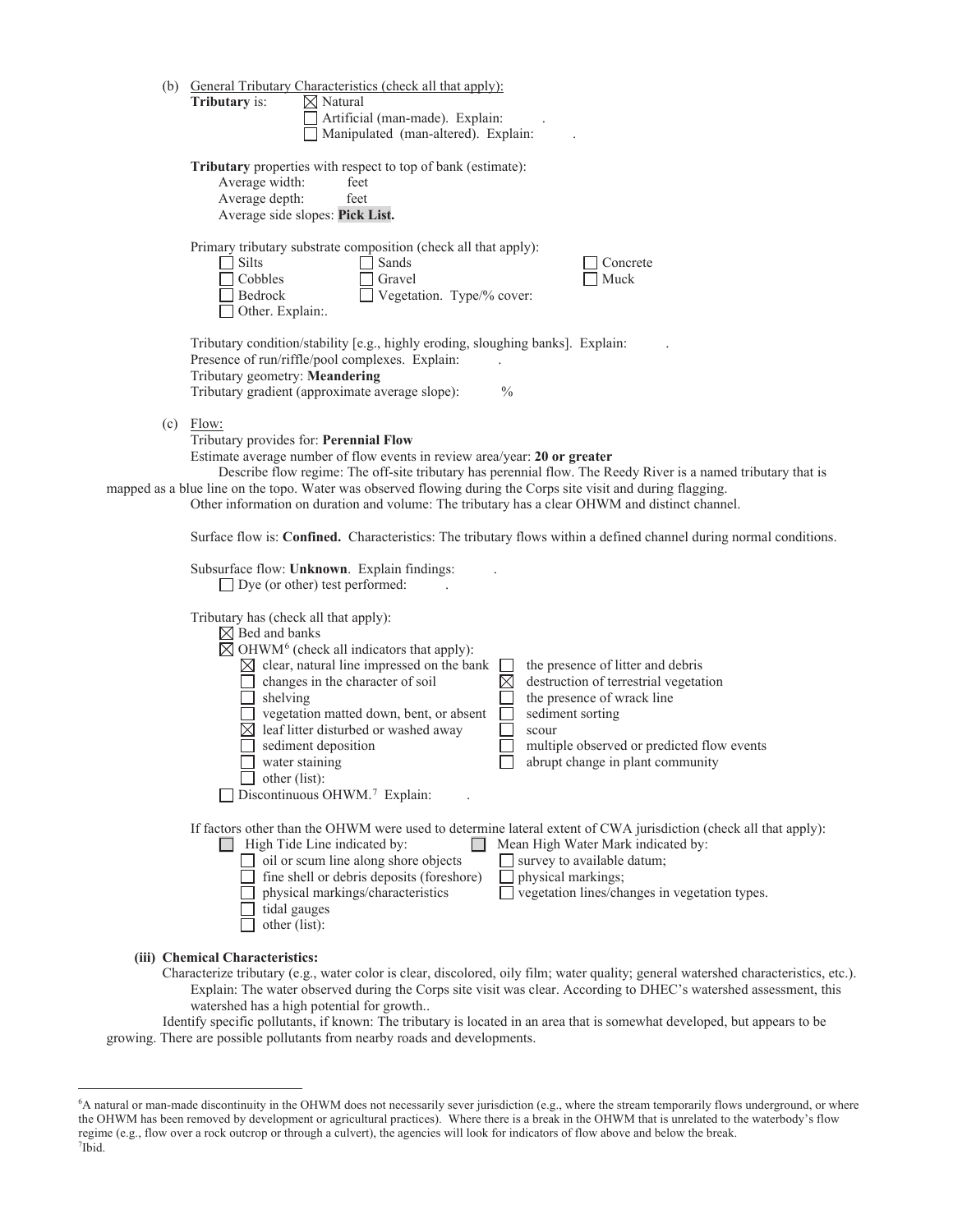### **(iv) Biological Characteristics. Channel supports (check all that apply):**

- $\boxtimes$  Riparian corridor. Characteristics (type, average width): The tributary appears to have a forested buffer.
- Wetland fringe. Characteristics:
- $\boxtimes$  Habitat for:
	- Federally Listed species. Explain findings:
	- $\boxtimes$  Fish/spawn areas. Explain findings: The stream and buffer provide breeding grounds for aquatic species.
	- Other environmentally-sensitive species. Explain findings: .
	- Aquatic/wildlife diversity. Explain findings: The stream and buffer provide habitat for wildlife in the area.

# **2. Characteristics of wetlands adjacent to non-TNW that flow directly or indirectly into TNW**

### **(i) Physical Characteristics:**

- (a) General Wetland Characteristics:
	- Properties:
		- Wetland size: Waters of the US 6=0.01 acre
		- Wetland type. Explain: Forested.
- Wetland quality. Explain: The wetland is located within the floodplain of the Reedy River and appears to have been disturbed by the installation of a utility line.

Project wetlands cross or serve as state boundaries. Explain: .

(b) General Flow Relationship with Non-TNW:

Flow is: **Ephemeral Flow**. Explain: The wetlands flow to the perennial RPW during times of heavy rain and the wetter

months.

Surface flow is**: Overland** 

Characteristics: The wetlands flow through the floodplain to the RPW during times of heavy rain.

- Subsurface flow: **Unknown**. Explain findings: . □ Dye (or other) test performed:
- (c) Wetland Adjacency Determination with Non-TNW:
	- $\Box$  Directly abutting
	- $\boxtimes$  Not directly abutting
		- Discrete wetland hydrologic connection. Explain:.
- $\boxtimes$  Ecological connection. Explain: The wetland is located within the mapped floodplain of the Reedy River and is reasonably close to the perennial RPW.
	- $\Box$  Separated by berm/barrier. Explain:
	- (d) Proximity (Relationship) to TNW
	- Project wetlands are **30 or more** river miles from TNW. Project waters are **30 or more** aerial (straight) miles from TNW. Flow is from: **Pick List.**  Estimate approximate location of wetland as within the **Pick List** floodplain.

### **(ii) Chemical Characteristics:**

Characterize wetland system (e.g., water color is clear, brown, oil film on surface; water quality; general watershed characteristics; etc.). Explain: According to DHEC's watershed assessment, this watershed has a high potential for growth.

 Identify specific pollutants, if known: The wetlands are located in the floodplain of the Reedy River. There are possible pollutants from nearby roads and development.

# **(iii) Biological Characteristics. Wetland supports (check all that apply):**

- $\Box$  Riparian buffer. Characteristics (type, average width):
- $\Box$  Vegetation type/percent cover. Explain:
- $\boxtimes$  Habitat for:
	- Federally Listed species. Explain findings:
	- $\boxtimes$  Fish/spawn areas. Explain findings: The wetlands provide breeding grounds for aquatic species.
	- Other environmentally-sensitive species. Explain findings: .

 $\boxtimes$  Aquatic/wildlife diversity. Explain findings: The wetlands provide habitat for wildlife in the area.

# **3. Characteristics of all wetlands adjacent to the tributary (if any)**

 All wetland(s) being considered in the cumulative analysis: **2**  Approximately ( 0.01 ) acres in total are being considered in the cumulative analysis.

For each wetland, specify the following: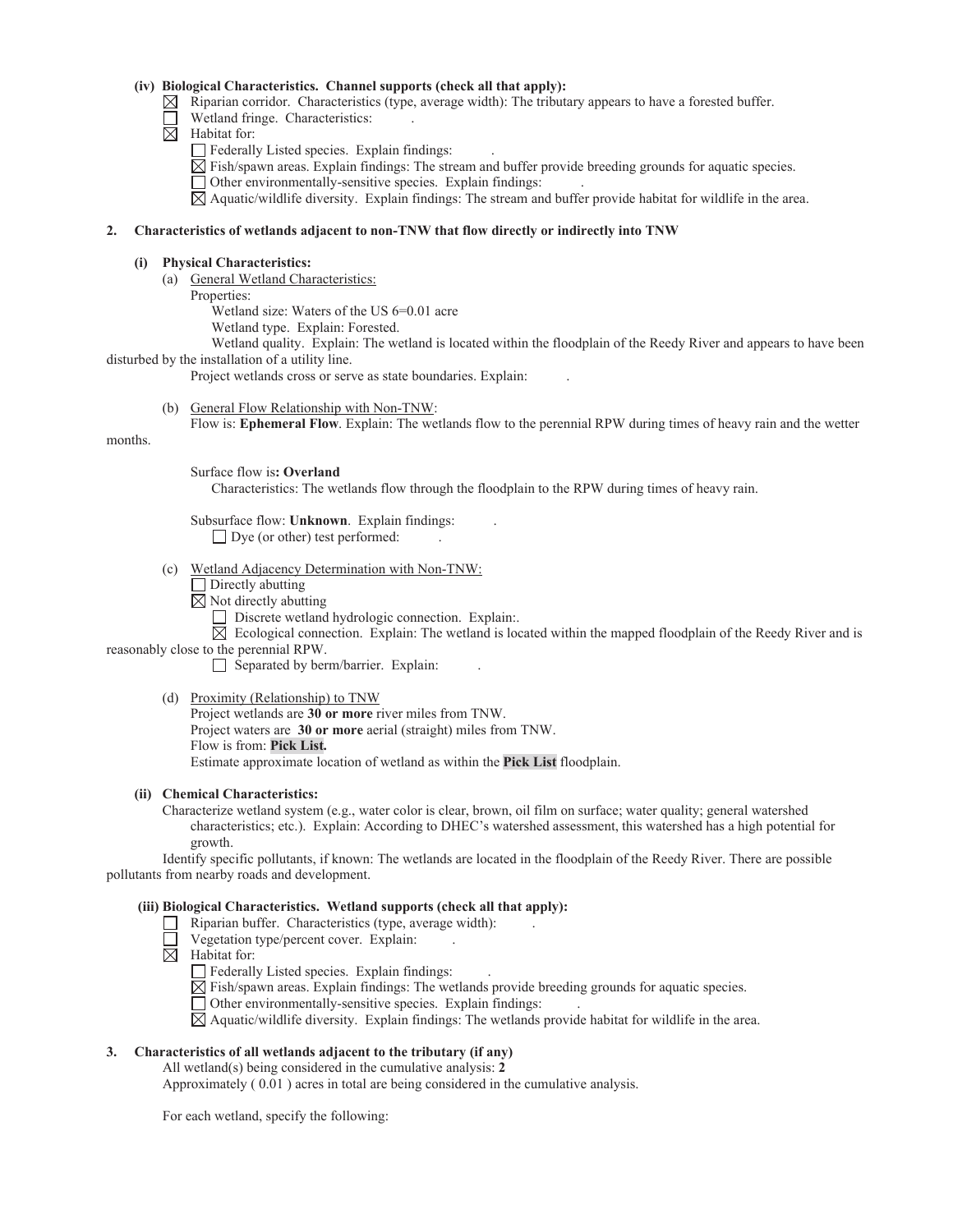Directly abuts? (Y/N) Size (in acres) Directly abuts? (Y/N) Size (in acres) 6 (N) 0.01

Summarize overall biological, chemical and physical functions being performed: The wetland evaluated in this significant nexus determination which is similarly situated and adjacent (abutting and non-abutting) to the perennial RPW is performing a variety of biological, chemical, and physical functions that relate to the downstream TNW. The wetland within the review area is over 30 miles from the downstream TNW, but is less than one mile to the perennial RPW and located within the mapped floodplain of the Reedy River. The wetland provides breeding grounds for aquatic species and habitat for wildlife in the area that has been disturbed due to agricultural activities. The wetland also helps to filter excess nutrients and runoff from the surrounding uplands, that include agricultural areas. Theis wetland helps to retain runoff and temporarily store water during heavy rain events to help maintain seasonal flow volumes.

# **C. SIGNIFICANT NEXUS DETERMINATION**

wetlands, has more than a speculative or insubstantial effect on the chemical, physical and/or biological integrity of a TNW. **A significant nexus analysis will assess the flow characteristics and functions of the tributary itself and the functions performed by any wetlands adjacent to the tributary to determine if they significantly affect the chemical, physical, and biological integrity of a TNW. For each of the following situations, a significant nexus exists if the tributary, in combination with all of its adjacent**  Considerations when evaluating significant nexus include, but are not limited to the volume, duration, and frequency of the flow **of water in the tributary and its proximity to a TNW, and the functions performed by the tributary and all its adjacent wetlands. It is not appropriate to determine significant nexus based solely on any specific threshold of distance (e.g. between a tributary and its adjacent wetland or between a tributary and the TNW). Similarly, the fact an adjacent wetland lies within or outside of a floodplain is not solely determinative of significant nexus.** 

 **discussed in the Instructional Guidebook. Factors to consider include, for example: Draw connections between the features documented and the effects on the TNW, as identified in the** *Rapanos* **Guidance and** 

- Does the tributary, in combination with its adjacent wetlands (if any), have the capacity to carry pollutants or flood waters to TNWs, or to reduce the amount of pollutants or flood waters reaching a TNW?
- Does the tributary, in combination with its adjacent wetlands (if any), provide habitat and lifecycle support functions for fish and other species, such as feeding, nesting, spawning, or rearing young for species that are present in the TNW?
- Does the tributary, in combination with its adjacent wetlands (if any), have the capacity to transfer nutrients and organic carbon that support downstream foodwebs?
- Does the tributary, in combination with its adjacent wetlands (if any), have other relationships to the physical, chemical, or biological integrity of the TNW?

### **Note: the above list of considerations is not inclusive and other functions observed or known to occur should be documented below:**

- findings of presence or absence of significant nexus below, based on the tributary itself, then go to Section III.D: . **1. Significant nexus findings for non-RPW that has no adjacent wetlands and flows directly or indirectly into TNWs.** Explain
- **2. Significant nexus findings for non-RPW and its adjacent wetlands, where the non-RPW flows directly or indirectly into TNWs.** Explain findings of presence or absence of significant nexus below, based on the tributary in combination with all of its adjacent wetlands, then go to Section III.D: .
- **3. Significant nexus findings for wetlands adjacent to an RPW but that do not directly abut the RPW.** The wetland evaluated in this significant nexus determination which is similarly situated and adjacent (abutting and non-abutting) to the perennial RPW is performing a variety of biological, chemical, and physical functions that relate to the downstream TNW. The wetland within the review area is over 30 miles from the downstream TNW, but is less than one mile to the perennial RPW and located within the mapped floodplain of the Reedy River. The wetland provides breeding grounds for aquatic species and habitat for wildlife in the area that has been disturbed due to agricultural activities. The wetland also helps to filter excess nutrients and runoff from the surrounding uplands, that include agricultural areas. Theis wetland helps to retain runoff and temporarily store water during heavy rain events to help maintain seasonal flow volumes. Based on the collective functions described above and their importance to the biological, chemical, and physical integrity of the TNW, it has been determined there is a significant nexus between the wetlands and the downstream TNW.

### **D. DETERMINATIONS OF JURISDICTIONAL FINDINGS. THE SUBJECT WATERS/WETLANDS ARE (CHECK ALL THAT APPLY):**

**1. TNWs and Adjacent Wetlands.** Check all that apply and provide size estimates in review area: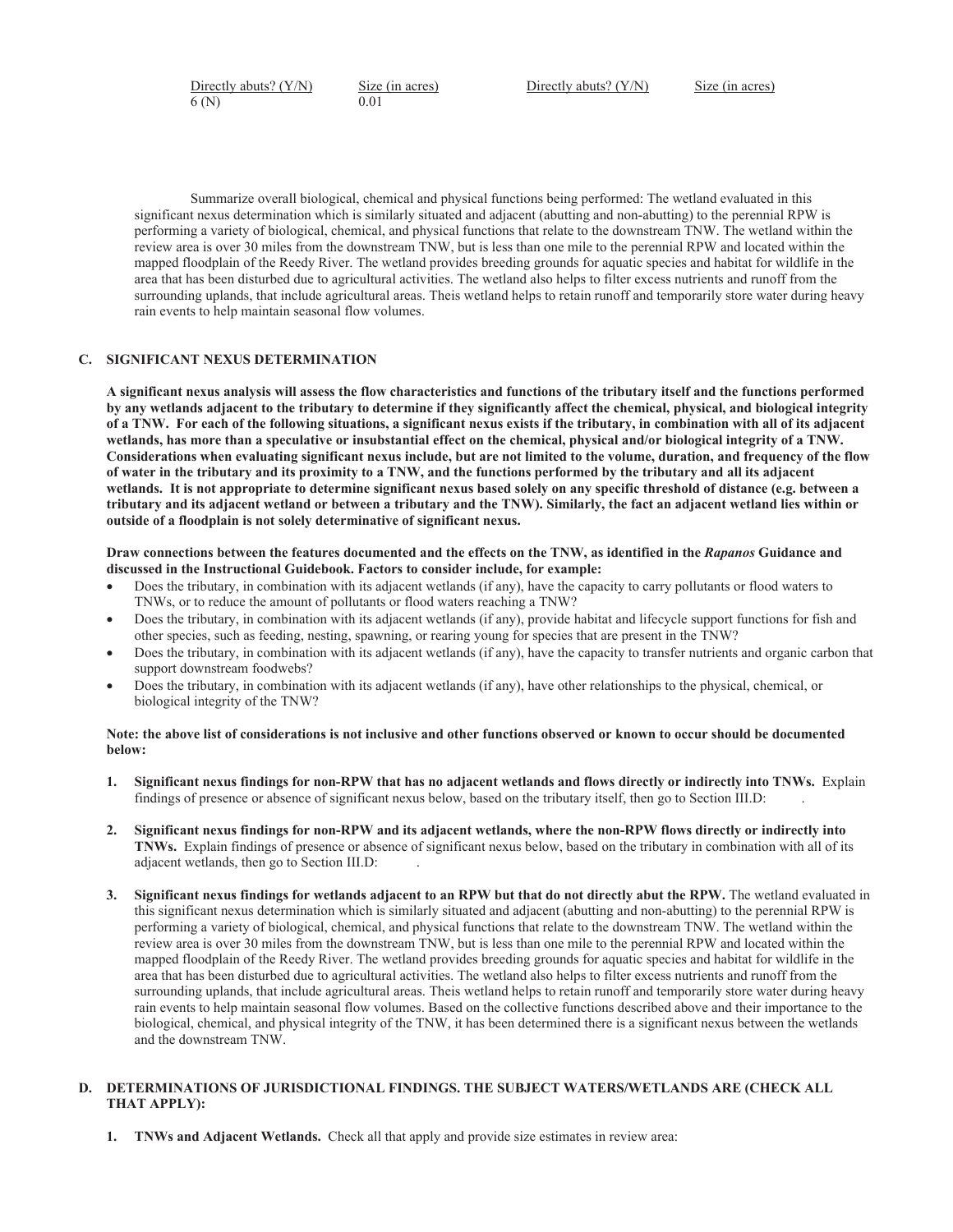| $\Box$ TNWs: | linear feet                       | width $(ft)$ , Or, | acres. |
|--------------|-----------------------------------|--------------------|--------|
|              | $\Box$ Wetlands adjacent to TNWs: | acres.             |        |

# **2. RPWs that flow directly or indirectly into TNWs.**

- $\boxtimes$  Tributaries of TNWs where tributaries typically flow year-round are jurisdictional. Provide data and rationale indicating that tributary is perennial: The Reedy River (Water 5) is a named tributary that is mapped as a blue line on the topo. It was observed flowing during flagging and during the Corps site visit. Water can also be observed in the tributary on aerials. Water 4 is a perennial tributary that is mapped as a blue line and as a clear feature on the hillshde map. This tributary was observed flowing during flagging. Stream characteristics and available data led this office to conclude the tributaries have a perennial flow regime.
- Tributaries of TNW where tributaries have continuous flow "seasonally" (e.g., typically three months each year) are jurisdictional. Data supporting this conclusion is provided at Section III.B. Provide rationale indicating that tributary flows seasonally:
	- Provide estimates for jurisdictional waters in the review area (check all that apply):
	- Tributary waters: **Water of the US [4=260.61](https://4=260.61) linear feet and Water of the US [5=110.20](https://5=110.20)** linear feet width (ft).
	- Other non-wetland waters: acres.
		- Identify type(s) of waters: .

# **3. Non-RPWs8 that flow directly or indirectly into TNWs.**

Waterbody that is not a TNW or an RPW, but flows directly or indirectly into a TNW, and it has a significant nexus with a TNW is jurisdictional. Data supporting this conclusion is provided at Section III.C.

Provide estimates for jurisdictional waters within the review area (check all that apply):

- $\Box$  Tributary waters: linear feet width (ft).
- Other non-wetland waters: acres.
	- Identify type(s) of waters: **.**

### **4. Wetlands directly abutting an RPW that flow directly or indirectly into TNWs.**

- $\boxtimes$  Wetlands directly abut RPW and thus are jurisdictional as adjacent wetlands.
	- Wetlands directly abutting an RPW where tributaries typically flow year-round. Provide data and rationale indicating that tributary is perennial in Section III.D.2, above. Provide rationale indicating that wetland is directly abutting an RPW: **Wetland 3 is directly abutting Stream 4 off-site.**
	- Wetlands directly abutting an RPW where tributaries typically flow "seasonally." Provide data indicating that tributary is seasonal in Section III.B and rationale in Section III.D.2, above. Provide rationale indicating that wetland is directly abutting an RPW: .

Provide acreage estimates for jurisdictional wetlands in the review area: **Water of the US 3=0.02** acres.

### **5. Wetlands adjacent to but not directly abutting an RPW that flow directly or indirectly into TNWs.**

conclusion is provided at Section III.C.  $\boxtimes$  Wetlands that do not directly abut an RPW, but when considered in combination with the tributary to which they are adjacent and with similarly situated adjacent wetlands, have a significant nexus with a TNW are jurisidictional. Data supporting this

Provide acreage estimates for jurisdictional wetlands in the review area: Water of the US 6=0.01 acres.

### **6. Wetlands adjacent to non-RPWs that flow directly or indirectly into TNWs.**

Wetlands adjacent to such waters, and have when considered in combination with the tributary to which they are adjacent and with similarly situated adjacent wetlands, have a significant nexus with a TNW are jurisdictional. Data supporting this conclusion is provided at Section III.C.

Provide estimates for jurisdictional wetlands in the review area: acres.

### **7. Impoundments of jurisdictional waters.9**

- As a general rule, the impoundment of a jurisdictional tributary remains jurisdictional.
- Demonstrate that impoundment was created from "waters of the U.S.," or
- Demonstrate that water meets the criteria for one of the categories presented above (1-6), or

<sup>8</sup> See Footnote # 3.

<sup>&</sup>lt;sup>9</sup> To complete the analysis refer to the key in Section III.D.6 of the Instructional Guidebook.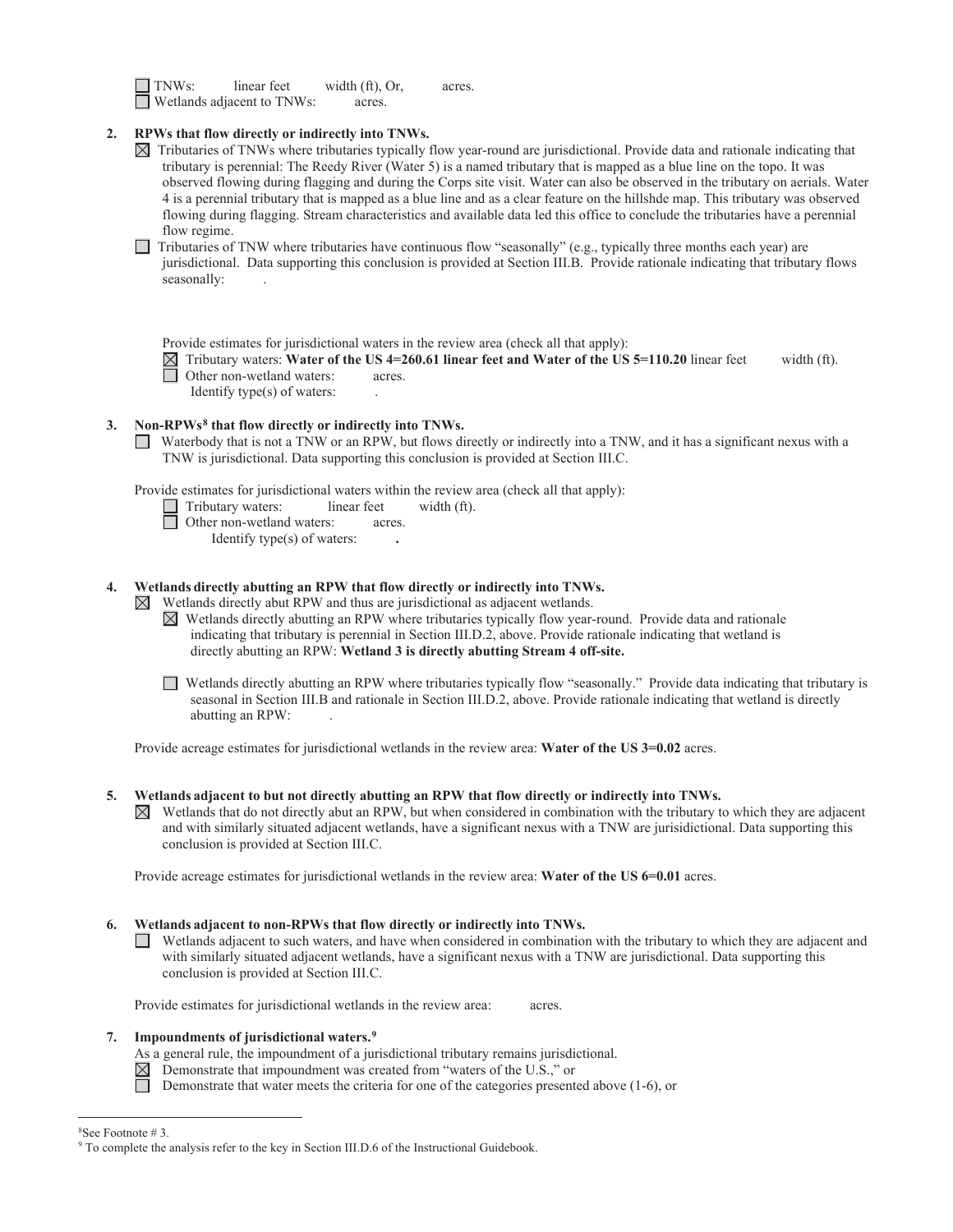Demonstrate that water is isolated with a nexus to commerce (see E below).

|         | E. ISOLATED [INTERSTATE OR INTRA-STATE] WATERS, INCLUDING ISOLATED WETLANDS, THE USE,<br>DEGRADATION OR DESTRUCTION OF WHICH COULD AFFECT INTERSTATE COMMERCE, INCLUDING ANY<br>SUCH WATERS (CHECK ALL THAT APPLY): <sup>10</sup><br>which are or could be used by interstate or foreign travelers for recreational or other purposes.<br>from which fish or shellfish are or could be taken and sold in interstate or foreign commerce.<br>which are or could be used for industrial purposes by industries in interstate commerce.<br>Interstate isolated waters. Explain:<br>Other factors. Explain:                                                                                                                     |
|---------|-----------------------------------------------------------------------------------------------------------------------------------------------------------------------------------------------------------------------------------------------------------------------------------------------------------------------------------------------------------------------------------------------------------------------------------------------------------------------------------------------------------------------------------------------------------------------------------------------------------------------------------------------------------------------------------------------------------------------------|
|         | Identify water body and summarize rationale supporting determination:                                                                                                                                                                                                                                                                                                                                                                                                                                                                                                                                                                                                                                                       |
|         | Provide estimates for jurisdictional waters in the review area (check all that apply):<br>Tributary waters:<br>linear feet<br>width (ft).<br>Other non-wetland waters:<br>acres.<br>Identify type(s) of waters:<br>Wetlands:<br>acres.                                                                                                                                                                                                                                                                                                                                                                                                                                                                                      |
| F.      | NON-JURISDICTIONAL WATERS, INCLUDING WETLANDS (CHECK ALL THAT APPLY):<br>If potential wetlands were assessed within the review area, these areas did not meet the criteria in the 1987 Corps of Engineers<br>$\Box$<br>Wetland Delineation Manual and/or appropriate Regional Supplements.<br>Review area included isolated waters with no substantial nexus to interstate (or foreign) commerce.<br>Prior to the Jan 2001 Supreme Court decision in "SWANCC," the review area would have been regulated based solely on the<br>"Migratory Bird Rule" (MBR).<br>Waters do not meet the "Significant Nexus" standard, where such a finding is required for jurisdiction. Explain:<br>Other: (explain, if not covered above): |
|         | Provide acreage estimates for non-jurisdictional waters in the review area, where the sole potential basis of jurisdiction is the MBR<br>factors (i.e., presence of migratory birds, presence of endangered species, use of water for irrigated agriculture), using best professional<br>judgment (check all that apply):<br>Non-wetland waters (i.e., rivers, streams):<br>linear feet<br>width (ft).<br>Lakes/ponds:<br>acres.<br>Other non-wetland waters:<br>acres. List type of aquatic resource:<br>Wetlands:<br>acres.                                                                                                                                                                                               |
|         | Provide acreage estimates for non-jurisdictional waters in the review area that do not meet the "Significant Nexus" standard, where such<br>a finding is required for jurisdiction (check all that apply):<br>Non-wetland waters (i.e., rivers, streams):<br>linear feet,<br>width (ft).<br>Lakes/ponds:<br>acres.<br>Other non-wetland waters:<br>acres. List type of aquatic resource:<br>Wetlands:<br>acres.                                                                                                                                                                                                                                                                                                             |
|         | <b>SECTION IV: DATA SOURCES.</b>                                                                                                                                                                                                                                                                                                                                                                                                                                                                                                                                                                                                                                                                                            |
|         | A. SUPPORTING DATA. Data reviewed for JD (check all that apply - checked items shall be included in case file and, where checked<br>and requested, appropriately reference sources below):<br>Maps, plans, plots or plat submitted by or on behalf of the applicant/consultant: EPC.<br>$\boxtimes$<br>Data sheets prepared/submitted by or on behalf of the applicant/consultant.<br>$\bowtie$<br>$\boxtimes$ Office concurs with data sheets/delineation report. This office agrees with the conclusions of the data sheets and submitted                                                                                                                                                                                 |
| report. | □ Office does not concur with data sheets/delineation report.<br>Data sheets prepared by the Corps:<br>Corps navigable waters' study: 1977 Navigability Study.<br>⋉                                                                                                                                                                                                                                                                                                                                                                                                                                                                                                                                                         |

U.S. Geological Survey Hydrologic Atlas: HA 730-G, 1990.

USGS NHD data.

USGS 8 and 12 digit HUC maps. 03050109 and 030501090401

 **review consistent with the process described in the Corps/EPA** *Memorandum Regarding CWA Act Jurisdiction Following Rapanos.* **10 Prior to asserting or declining CWA jurisdiction based solely on this category, Corps Districts will elevate the action to Corps and EPA HQ for**